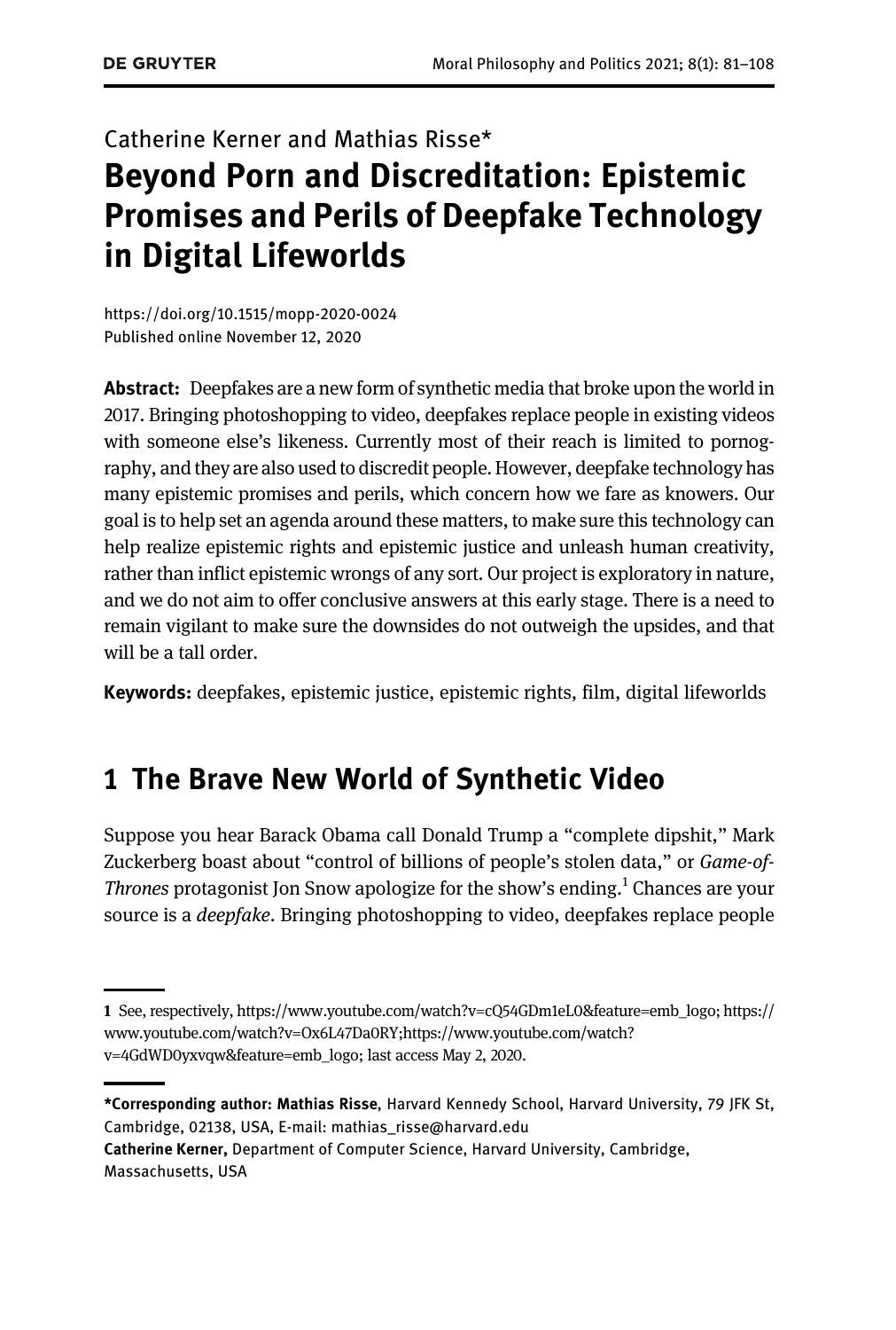in existing videos with someone else's likeness. They are named after their usage of deep learning technology, a branch of machine learning that applies neural net simulation to massive data sets. Artificial intelligence learns what a source face looks like at different angles to transpose it onto a target, as if that target wore a mask. We propose a framework for thinking about some central epistemological and ethical issues that we ought to keep in mind so that humanity can enjoy the promises of the technology behind deepfakes ("deepfake technology") rather than suffer its perils.

While only time will reveal this technology's trajectory, we can identify some promises and perils to watch. These concern the way we acquire knowledge, and come to be known by others, in digital lifeworlds. "Lifeworld" (from the German Lebenswelt, which is familiar from especially Husserl's phenomenology) characterizes the impressions, activities and relationships that make up the world as a person experiences it and people in shared contexts experience it together.<sup>2</sup> Lifeworlds increasingly include, and are shaped by, electronic equipment and applications that use information in the form of code. Digital lifeworlds already connect humans, sophisticated machines and abundant data in elaborate ways. As science writer Jamie Susskind argues, digital lifeworlds are *pervasive* in that more and more devices do their tasks linked to the Internet; connective in letting people in far-flung locations interact; sensitive in that sensors trace ever more things and information; and constitutive in that machines are essential to our reality, rather than cyber addons to a life otherwise focused; and immersive by way of offering more and more augmented and virtual reality ([Susskind 2018](#page-27-0), chs. 1–2).

Digital lifeworlds enable new ways of acquiring knowledge, of shaping contexts in which acquisition happens, and of being known. They open up artistic possibilities unknown to the analog world. To all this change, synthetic media – media produced or modified through digital technology, especially artificial intelligence – will contribute enormously. Such media might personalize, and revolutionize, upbringing and personal development. For each learner amazing opportunities could arise through technologies that capture people, including oneself, in situations they never inhabited, or through recreating scenarios that so far could only be accessed through the use of faces other than those of the protagonists. We might soon conclude that  $-$  the downsides notwithstanding, which will definitely need appropriate regulation – "deepfakes" was an unfortunate choice of name, resonating primarily with associations with "fake news," which began to play its infamous role in American (and

<sup>2</sup> We take the term "digital lifeworld" itself from [Susskind 2018.](#page-27-0) For Husserl's work, see [Smith](#page-27-0) [2013.](#page-27-0)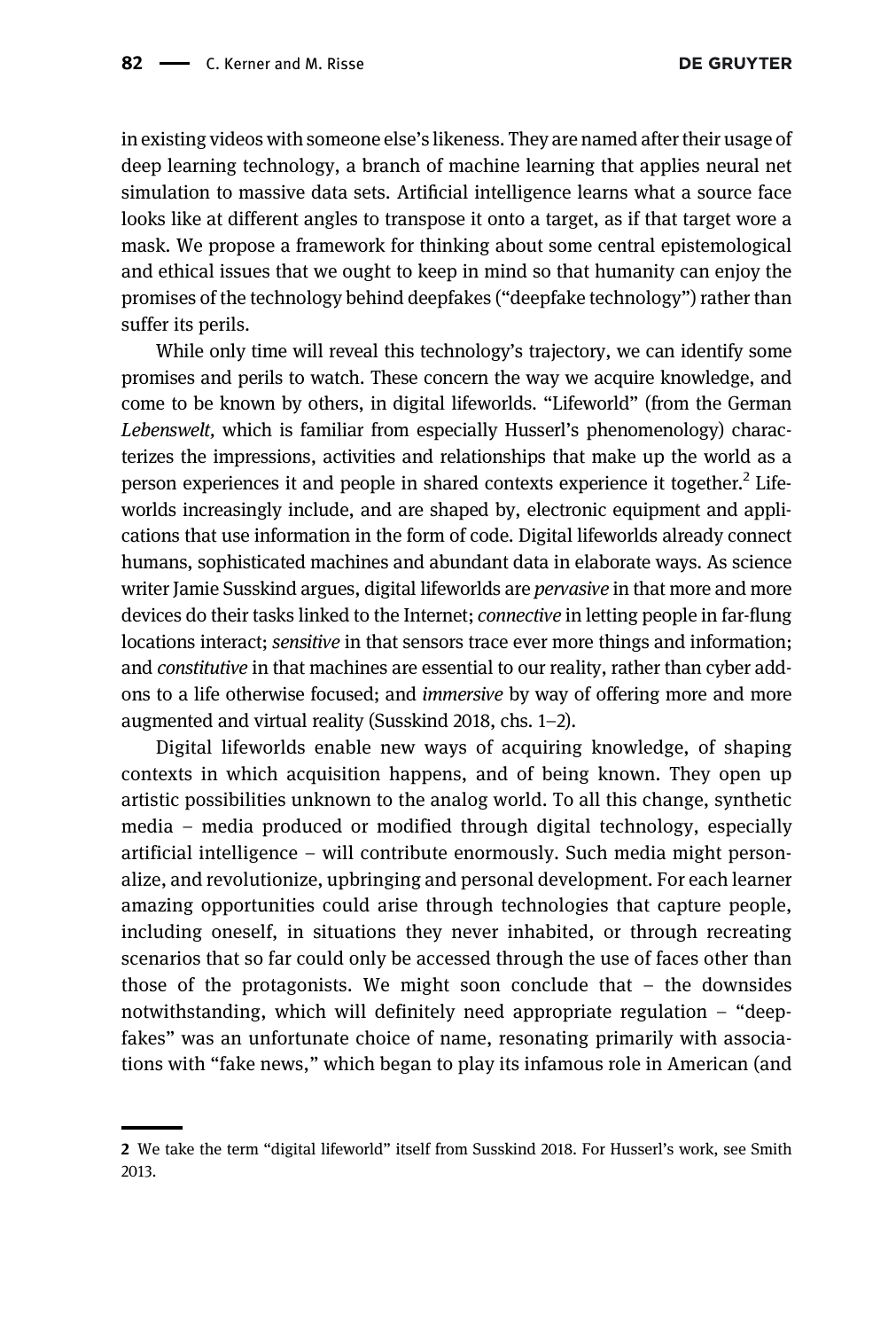global) culture in earnest only with the 2016 presidential election campaign. Talking about "synthetic media" might be more conducive to getting the whole range of relevant issues into sight here.

So we need closer scrutiny of the epistemic promises and perils of deepfakes  $(i.e., those pertaining to the domain of *inquiv*) against the background of possi$ bilities generated by digital lifeworlds. To set the stage, [section 2](#page-3-0) talks more about deepfakes and [section 3](#page-5-0) discusses some general epistemological issues around film. To make clear how scrutiny of epistemic promises and perils is always an inherently moral endeavor, [section 4](#page-8-0) introduces a framework of "epistemic actorhood" to capture different roles persons play in the exchange of information, with an eye on digital lifeworlds. First of all, people operate as *individual epistemic* subjects, knowers whose endeavors ought to respect certain standards of inquiry. Secondly, people are part of a collective epistemic subject, in which capacity they help establish or maintain such standards. Thirdly, persons are *individual* epistemic objects, getting to be known by others as delineated by rules concerning what information about oneself may be shared. Finally, individuals are part of a collective epistemic object, in which capacity they maintain or enhance the pool of what is known about us collectively and help decide what is done with it.

Using this framework, [sections 5](#page-11-0) and [6](#page-13-0) introduce the notions of epistemic rights and epistemic justice, and with that vocabulary in place, [sections 7](#page-16-0) and [8](#page-19-0) explore ways in which epistemic actors could be wronged in their various roles. But while there decidedly are such perils, deepfakes (or in any event the underlying technology) also come with some promises for each role. The range of both is substantial, though a lingering concern will be that there is simply not enough of an upside to this technology to make good on the downsides. At the very least, it will take much thought and careful regulation to make sure we can enjoy the promises without suffering too much damage from the perils, and to make sure that especially society's most vulnerable are protected from those perils. Also, media used to maintain epistemic actorhood (to bring about some kind of epistemic success) not only can be used to distort such actorhood (bring about epistemic failure), but also for non-epistemic, experimental purposes, like self-expression or self-discovery. Accordingly, [section 9](#page-21-0) explores creative uses of deepfake technology. [Section 10](#page-24-0) concludes. Our goal is decidedly not to come to bottom-line conclusions but to help set an agenda around reflecting on some epistemological and ethical issues we ought to keep in mind so humanity can enjoy the promises of an emerging technology. That agenda can only be executed fully as deepfake technology develops. On the technology side this paper reflects where things stand in early summer 2020. But the philosophical framework we propose should provide guidance for the debate as things unfold.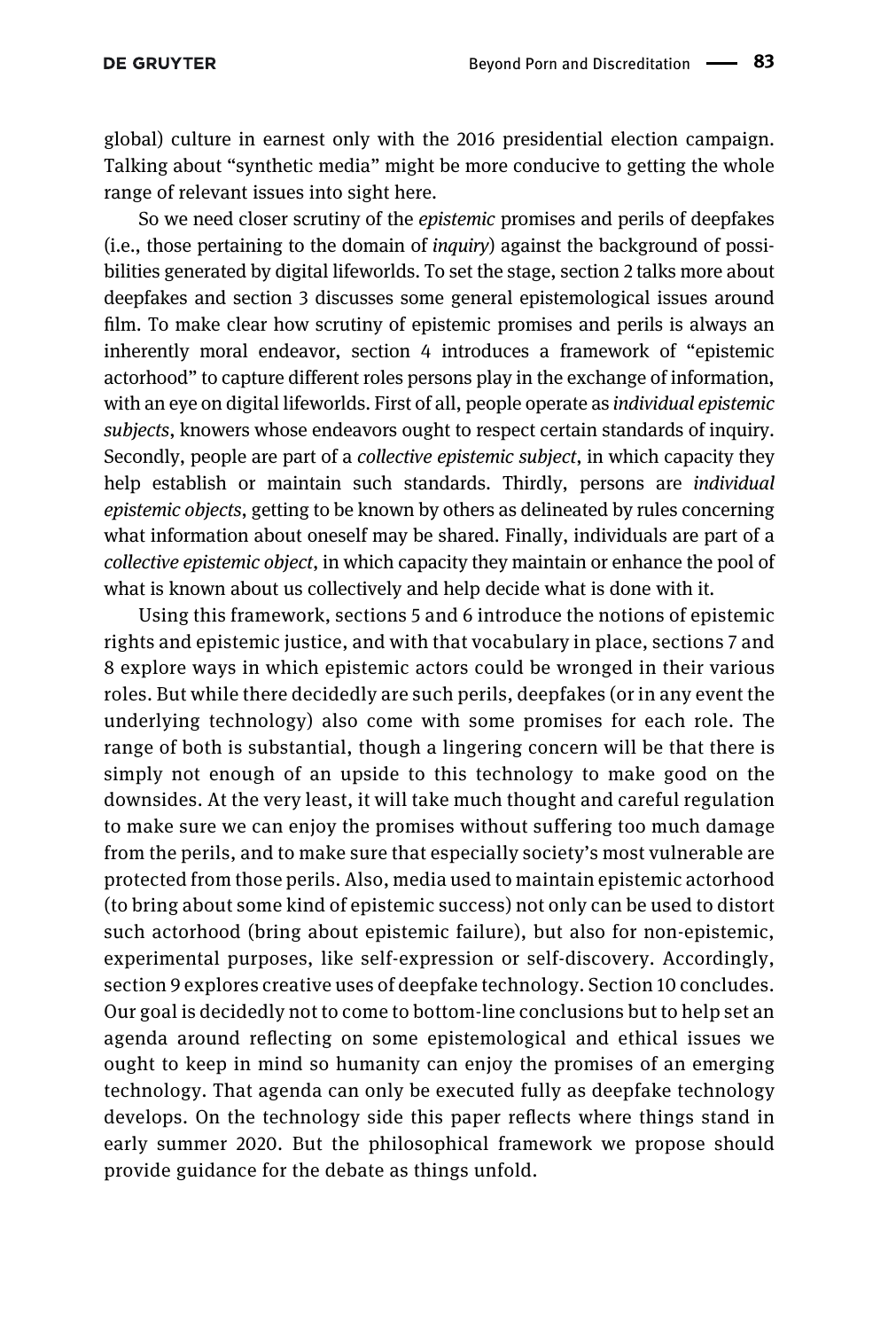### <span id="page-3-0"></span>2 Deepfakes, Cheapfakes, and What All This Has to Do with Pamela Anderson

Deepfakes got started in 2017 – in 2020 the term is still recent enough for Word to underline it on the screen – when an eponymous Reddit user enlisted open-source software from Google and elsewhere to apply scattered academic research to faceswapping. They uploaded doctored clips mapping faces of celebrities such as Scarlett Johansson, Gal Gadot, or Taylor Swift onto bodies of porn actresses. Soon others in the Reddit community r/deepfakes shared creations of their own, with non-pornographic videos often having actor Nicolas Cage's face swapped into various movies.<sup>3</sup> Deepfakes came to public attention in December 2017, following an article in Motherboard by tech writer Samantha Cole.<sup>4</sup>

Discreditation is another area where deepfakes had an impact, as did the less sophisticated "cheapfakes," a coinage owed to media scholars Britt Paris and Joan Donovan. Doing without machine learning, cheapfakes are audio-visual manipulations created via Photoshop, the use of lookalikes, or the re-contextualization of footage or speeding up or slowing down of footage. Such efforts can make people appear incapacitated or as if they were moving faster or slower than they did to alter the nature of what occurred. In November 2018, CNN reporter Jim Acosta saw his credentials suspended after a cheapfake seemed to show him strike a White House intern when actually he had stayed her arm to hold on to a microphone in an exchange with Trump.<sup>5</sup> But while that video distorted a real event, Indian investigative journalist Rana Ayyub, in April 2018, found herself featured in a deepfake porn. Her face was swapped in, the actress, who was younger and had different hair. Still, the video went viral across India and created broad knowledge of "witnessing" Ayyub in an intimate setting or of "finding out" about a side-job in porn, undermining her standing as a journalist.<sup>6</sup>

<sup>3</sup> [https://www.theguardian.com/technology/2020/jan/13/what-are-deepfakes-and-how-can](https://www.theguardian.com/technology/2020/jan/13/what-are-deepfakes-and-how-can-you-spot-them)[you-spot-them](https://www.theguardian.com/technology/2020/jan/13/what-are-deepfakes-and-how-can-you-spot-them); [https://www.vice.com/en\\_us/article/bjye8a/reddit-fake-porn-app-daisy-ridley;](https://www.vice.com/en_us/article/bjye8a/reddit-fake-porn-app-daisy-ridley)

[https://mashable.com/2018/01/31/nicolas-cage-face-swapping-deepfakes/;](https://mashable.com/2018/01/31/nicolas-cage-face-swapping-deepfakes/) [https://www.](https://www.knowablemagazine.org/article/technology/2020/synthetic-media-real-trouble-deepfakes) [knowablemagazine.org/article/technology/2020/synthetic-media-real-trouble-deepfakes](https://www.knowablemagazine.org/article/technology/2020/synthetic-media-real-trouble-deepfakes); last access May 2, 2020. For a good review of the technology and its emergence: [https://timreview.ca/](https://timreview.ca/article/1282) [article/1282](https://timreview.ca/article/1282); last access May 24, 2020.

<sup>4</sup> "AI-Assisted Fake Porn is Here and We're All Fucked." [https://motherboard.vice.com/en\\_us/](https://motherboard.vice.com/en_us/article/gydydm/gal-gadot-fake-ai-porn) [article/gydydm/gal-gadot-fake-ai-porn](https://motherboard.vice.com/en_us/article/gydydm/gal-gadot-fake-ai-porn); last access May 24, 2020.

<sup>5</sup> [https://datasociety.net/library/deepfakes-and-cheap-fakes/;](https://datasociety.net/library/deepfakes-and-cheap-fakes/) [https://slate.com/technology/](https://slate.com/technology/2019/06/drunk-pelosi-deepfakes-cheapfakes-artificial-intelligence-disinformation.html;https://www.newyorker.com/news/current/the-white-houses-video-of-jim-acosta-shows-how-crude-political-manipulation-can-belast) [2019/06/drunk-pelosi-deepfakes-cheapfakes-arti](https://slate.com/technology/2019/06/drunk-pelosi-deepfakes-cheapfakes-artificial-intelligence-disinformation.html;https://www.newyorker.com/news/current/the-white-houses-video-of-jim-acosta-shows-how-crude-political-manipulation-can-belast)ficial-intelligence-disinformation.html;https:// [www.newyorker.com/news/current/the-white-houses-video-of-jim-acosta-shows-how-crude](https://slate.com/technology/2019/06/drunk-pelosi-deepfakes-cheapfakes-artificial-intelligence-disinformation.html;https://www.newyorker.com/news/current/the-white-houses-video-of-jim-acosta-shows-how-crude-political-manipulation-can-belast)[political-manipulation-can-belast;](https://slate.com/technology/2019/06/drunk-pelosi-deepfakes-cheapfakes-artificial-intelligence-disinformation.html;https://www.newyorker.com/news/current/the-white-houses-video-of-jim-acosta-shows-how-crude-political-manipulation-can-belast) last access May 2, 2020.

<sup>6</sup> https://www.huffi[ngtonpost.in/rana-ayyub/deepfake-porn\\_a\\_23595592/](https://www.huffingtonpost.in/rana-ayyub/deepfake-porn_a_23595592/); last access May 10, 2020.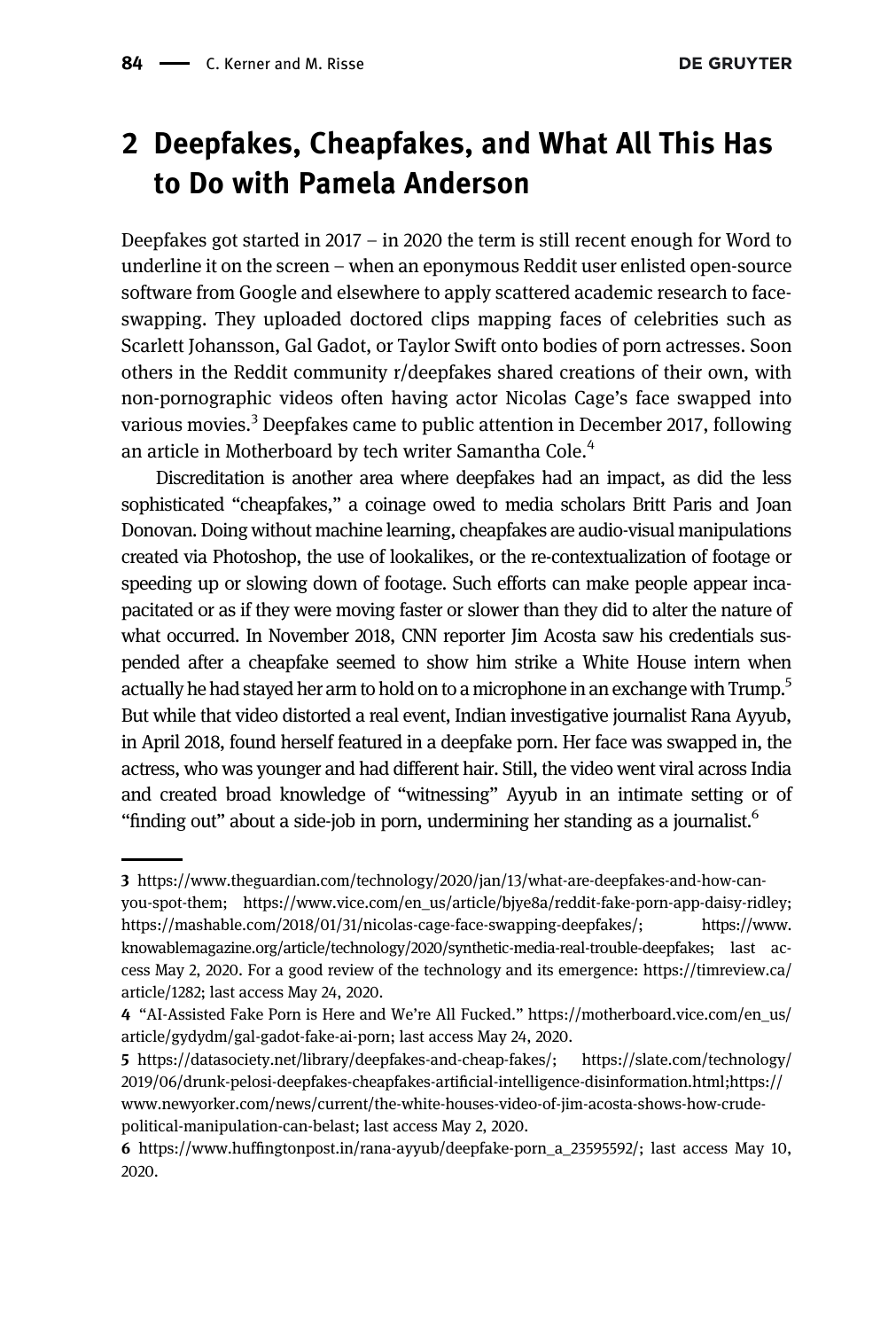To be sure, researchers and special-effects studios have long pushed the boundaries of video manipulation. For instance, the 1994 film Forrest Gump (directed by Robert Zemeckis and starring Tom Hanks) used footage of JFK with altered mouth movements.<sup>7</sup> The story of video manipulability resembles that of photography: photos could be manipulated decades before digitalization and increasingly powerful software enabled any competent user to do as good a job as Stalin's specialists did editing out erstwhile allies after their fall from grace.<sup>8</sup> What Zemeckis and others did to video was expensive, time-consuming and required artistic skill. Soon, deepfake technology could enable anybody to make convincing videos featuring themselves or anybody else or pay companies that do the processing in the cloud rather than in a high-tech studio. Deepfake technology can also create photos from scratch to help create fictional online personas.<sup>9</sup> Audio can be deepfaked too to create "voice skins" or "voice clones" (digital assets that transform voices in real time, allowing anyone to speak as their chosen online persona).<sup>10</sup>

For now, non-consensual celebrity porn accounts for the lion's share of deepfakes, most others being jokes of the Nicolas Cage variety.<sup>11</sup> But recall the extraordinary role TV personality Pamela Anderson played in the spread of the Internet. Known through the 90s series Home Improvement and Baywatch, Anderson holds the record of most Playboy covers by any person. She was the most searched-for person on the Internet between 1995 and 2005. But her shows eventually became TV history, and though pornography appears to still swallow up 30% of Internet bandwidth,<sup>12</sup> the Internet outgrew the "original

<sup>7</sup> [https://www.cnn.com/interactive/2019/01/business/pentagons-race-against-deepfakes/;](https://www.cnn.com/interactive/2019/01/business/pentagons-race-against-deepfakes/) last access May 2, 2020.

<sup>8</sup> On this see [King 2014.](#page-26-0) One case (which after multiple revisions only leaves Stalin) is in the public domain: [https://commons.wikimedia.org/wiki/File:Soviet\\_censorship\\_with\\_Stalin2.jpg](https://commons.wikimedia.org/wiki/File:Soviet_censorship_with_Stalin2.jpg); last access May 24, 2020. It is worth noting that Winston Smith, the protagonist of George Orwell's dystopian novel 1984, works as a clerk in the Records Department of the Ministry of Truth, rewriting documents to match the constantly changing party line. This involves revising articles and doctoring photographs, mostly to remove "unpersons," people who have fallen afoul of the party (see [Orwell 1961\)](#page-27-0).

<sup>9</sup> A non-existent Bloomberg journalist, "Maisy Kinsley," who had a profile on LinkedIn and Twitter, was probably a deepfake. Another LinkedIn fake, "Katie Jones," claimed to work at the Center for Strategic and International Studies, but is thought to be a deepfake created for a foreign spy operation; see<https://apnews.com/bc2f19097a4c4fffaa00de6770b8a60d>; last access May 10, 2020.

<sup>10</sup> <https://modulate.ai/>; [https://slate.com/technology/2019/08/vocal-deepfakes-music-human](https://slate.com/technology/2019/08/vocal-deepfakes-music-human-machine-collaboration.html)[machine-collaboration.html](https://slate.com/technology/2019/08/vocal-deepfakes-music-human-machine-collaboration.html); last access May 10, 2020.

<sup>11</sup> [https://deeptracelabs.com/mapping-the-deepfake-landscape/;](https://deeptracelabs.com/mapping-the-deepfake-landscape/) last access May 10, 2020.

<sup>12</sup> [https://www.huffpost.com/entry/internet-porn-stats\\_n\\_3187682](https://www.huffpost.com/entry/internet-porn-stats_n_3187682); last access May 13, 2020.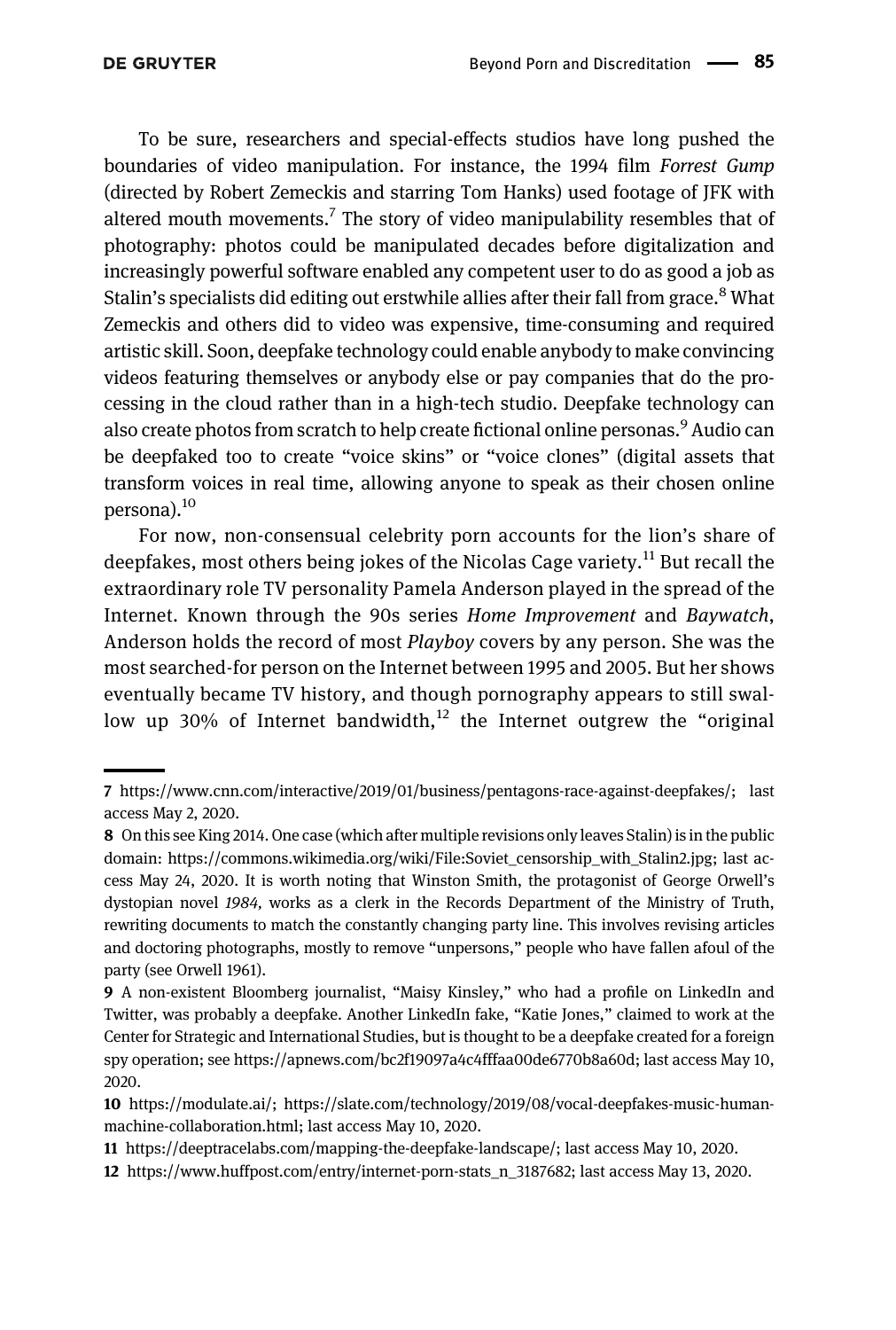<span id="page-5-0"></span>influencer."<sup>13</sup> It enabled new forms of activities and associations, ranging from networking and entertainment, electronic business, peer-to-peer philanthropy, telecommuting and collaborative publishing to politics and even revolutions. Similarly, in time the technology behind deepfakes is likely to have implications for our increasingly digital lifeworlds far beyond porn and discreditation (which should not belittle harms done in the meanwhile).

Deepfake detection in its current state is often referred to as a "cat-and-mouse" game, a term originally used to describe the competition between quickly evolving cybersecurity attacks and defenses. Here the adversarial game is between deepfake generators and the learned detectors designed to identify them. For example, one solution detects deepfakes on the basis of eye blinking, as deepfake generators rarely receive input frames with closed eyes. So subjects in deepfakes do not follow natural blinking patterns. But the researchers acknowledge that the very publication of their paper will likely ensure that serious forgers consider blinking from now on. Comments by the researchers who developed the eye-blinking detector make this adversarial mindset clear:

Lyu says a skilled forger could get around his eye-blinking tool simply by collecting images that show a person blinking. But he adds that his team has developed an even more effective technique, but says he's keeping it secret for the moment. "I'd rather hold off at least for a little bit," Lyu says. "We have a little advantage over the forgers right now, and we want to keep that advantage."<sup>14</sup>

One naturally wonders when this escalation will reach its ceiling. Much of the forward-looking literature on deepfakes predicts the imminent arrival of this limit, the point in time when deepfakes obtain perfect photorealistic quality. Detectors, however perfect themselves, will then not be an effective solution. A report by The Brookings Institution calls that new state of affairs the cat-and-cat game.<sup>15</sup>

## 3 Capturing Reality: The Epistemology of Film

In 1896, Louis Lumière released one of the first motion pictures ever, L'Arrivée d'un Train en Gare de la Ciotat. Only 50 s long, the film captures an unremarkable scene:

<sup>13</sup> [https://www.hollywoodreporter.com/features/pamela-anderson-defends-julian-assange](https://www.hollywoodreporter.com/features/pamela-anderson-defends-julian-assange-talks-vladimir-putin-more-1107298)[talks-vladimir-putin-more-1107298;](https://www.hollywoodreporter.com/features/pamela-anderson-defends-julian-assange-talks-vladimir-putin-more-1107298) [https://ftalphaville.ft.com/2019/05/10/1557479303000/](https://ftalphaville.ft.com/2019/05/10/1557479303000/Alphaville-meets-Pamela-Anderson--the-original-influencer/) [Alphaville-meets-Pamela-Anderson](https://ftalphaville.ft.com/2019/05/10/1557479303000/Alphaville-meets-Pamela-Anderson--the-original-influencer/)–the-original-influencer/; last access May 2, 2020.

<sup>14</sup> This is quoted here: [https://www.technologyreview.com/s/611726/the-defense-department](https://www.technologyreview.com/s/611726/the-defense-department-has-produced-the-first-tools-for-catching-deepfakes/)has-produced-the-fi[rst-tools-for-catching-deepfakes/](https://www.technologyreview.com/s/611726/the-defense-department-has-produced-the-first-tools-for-catching-deepfakes/); last access May 24, 2020.

<sup>15</sup> https://www.brookings.edu/research/fi[ghting-deepfakes-when-detection-fails/;](https://www.brookings.edu/research/fighting-deepfakes-when-detection-fails/) last access May 24, 2020.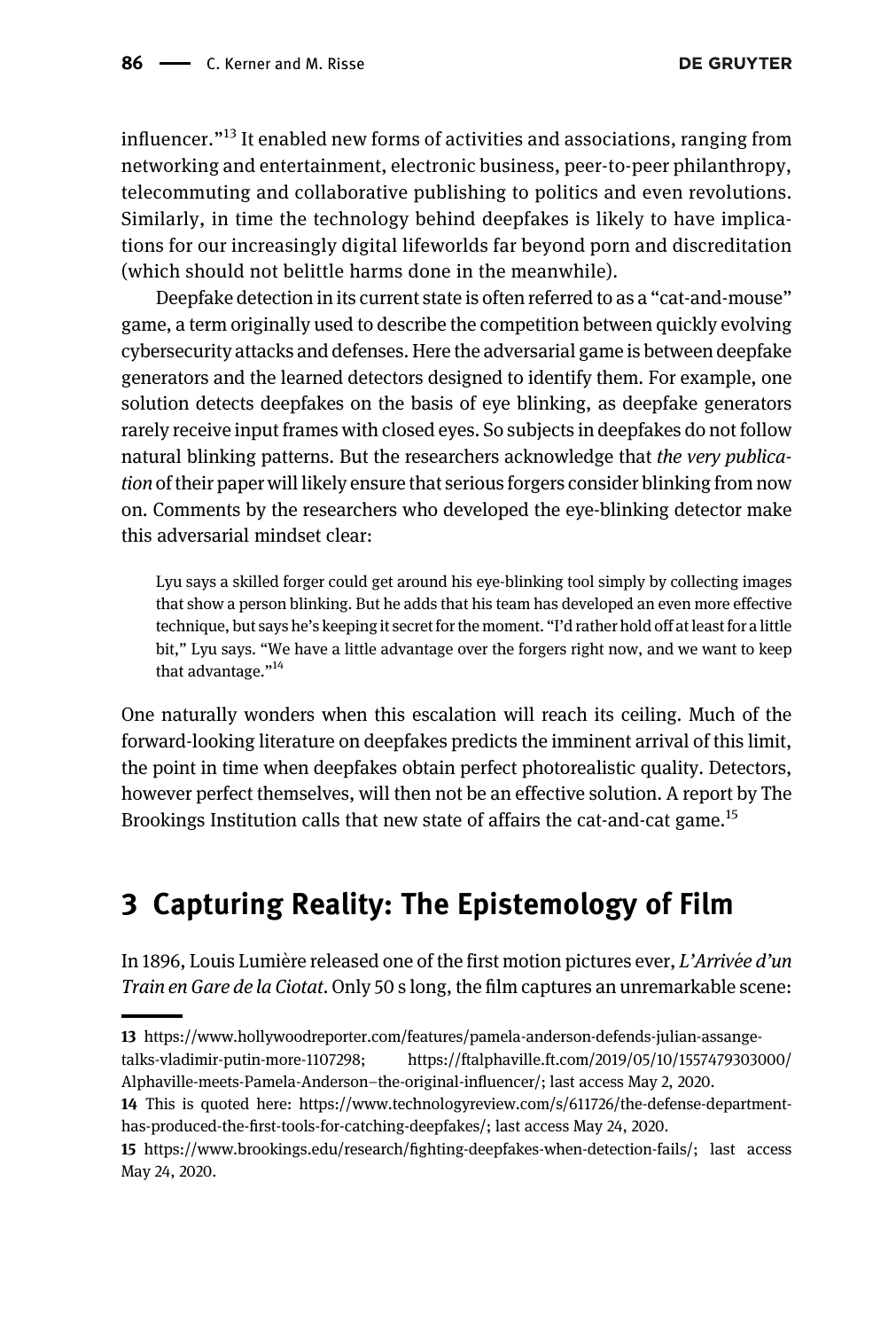a steam engine arrives at a station, passengers disembark, others board. With the camera set at a low angle to the tracks, the train grows larger and larger in the frame until it appears as if the locomotive might barrel into the theater. The movie entered the annals of film owing to accounts that audience members screamed or even fainted in the face of the onrushing train. Much of that account has by now been identified as the "founding myth of film" ([Loiperdinger and Elzer 2004\)](#page-26-0).<sup>16</sup> But like photography, film – originally a rapid sequence of photographs – has had an impact precisely because "it is so real." The epistemic value of photographs stems from their use as recordings, true accounts of how things are. Kendall Walton explained the epistemic value of traditional film photographs by likening cameras to mirrors. By reflecting light, mirrors enable us to see objects outside our line of sight, around a corner for example. Similarly, cameras capture light and enable viewers to see through time and across distances. Viewers can really "see" objects through photographs, if only indirectly ([Walton 1984](#page-27-0)).<sup>17</sup>

Walton's "transparency thesis" – that photographs enable literal perception – grounds much philosophical work on film in the analytical tradition. To be sure, much skepticism resulted about how much three-dimensional objects at time  $t_1$ could be like two-dimensional images at  $t<sub>2</sub>$ . This has led to improved attempts at capturing the "realism" associated with photography. Dan Cavedon-Taylor, for one, plausibly argues that the advantage of photography over painting is that the former generates perceptual knowledge while the latter can only support testimonial knowledge. Testimony leaves more space for doubt than perception does. As Cavedon-Taylor put it, "the conditions under which it is rational to believe the content of another's testimony are stricter than those under which it is rational to believe the content of another's photograph" [\(Cavedon-Taylor 2013,](#page-26-0) pp. 288–89).

What is most interesting for our purposes is Walton's reasoning for his transparency thesis, which is a view about the technology behind film. The process of capturing and developing a traditional photograph (and films drawing on that process) is mechanical, so the experience of viewing it is connected causally to subjects in the real world. This causality puts viewers "in contact" with objects in photographs the same way they would be if they were viewing them in real life. Knowledge can be as reliably acquired through seeing something in photographs as it can by sight perception. Robert Hopkins recently revised that view to take into account doubts about the kind of encounter photography makes possible ([Hopkins](#page-26-0)

<sup>16</sup> The "Roundhay Garden Scene," recorded in 1888, is believed to be the oldest surviving film in existence; [https://www.thevintagenews.com/2016/01/10/roundhay-garden-scene-is-believed-to](https://www.thevintagenews.com/2016/01/10/roundhay-garden-scene-is-believed-to-be-the-oldest-known-video-footage/)[be-the-oldest-known-video-footage/;](https://www.thevintagenews.com/2016/01/10/roundhay-garden-scene-is-believed-to-be-the-oldest-known-video-footage/) last access May 24, 2020.

<sup>17</sup> Analytical philosophy came late to film. In continental thought more work has been done (starting already in the 1930s), drawing especially on [Benjamin \(2008\)](#page-26-0).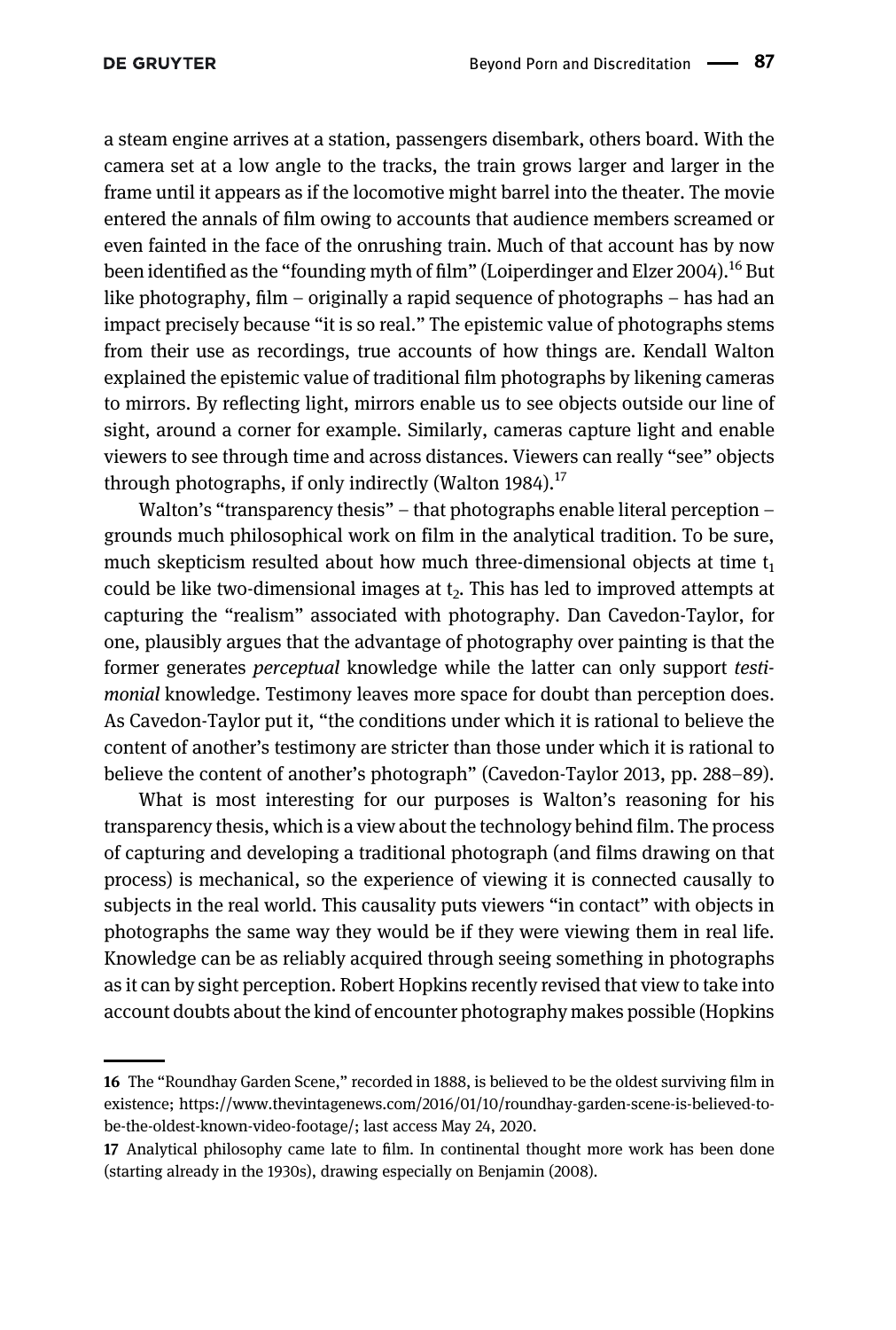[2012](#page-26-0)). Photographs are epistemically valuable because they present us with putative facts, generating a "factive pictorial experience." That experience draws on causal processes of light capture and development used to produce film photographs, which, accordingly, represent objects in the real world. The facts they present us with cannot represent the world in ways other than it is or was. It is because photography is guaranteed to be factive that it is a reliable source of knowledge, of not only true but justified belief.

By way of contrast, digital photography, which accounts for almost all image media consumed today, is capable of being fact-preserving, but does not guarantee the factivity of traditional photography. Digital images are captured by an entirely different process, one Hopkins does not deem appropriately causal. He claims a subprocess called interpolation, an engineering shortcut behind digital image capture, makes synthetic media incapable of factive guarantees. Also, owing to how they are stored, digital photographs are more easily manipulated than film photographs, rendering manipulated specimens indistinguishable from unmanipulated ones. Hopkins worries that it is possible to create a digital image out of a set of pixels such that they match exactly what cameras would capture if the scene were real. That is what deepfakes do now. As Barbara Savedoff warned not long after consumer digital photography first appeared:

If we reach the point where photographs are as commonly digitized and altered as not, our faith in the credibility of photography will inevitably, if slowly and painfully weaken, and one of the major differences in our conceptions of paintings and photographs could all but disappear. [\(Savedoff 2000,](#page-27-0) p. 202)

To be sure, certain epistemological limitations of film  $-$  in addition to the fact that, with much effort, they too could be forgeries – have long been known, though sensibly have not broadly undermined its authority. Let us mention two. To begin with, anthropologists around the turn of the twentieth century enthusiastically embraced film to study non-Western cultures. But they soon realized that film could not create a deep enough understanding of how people interacted in cultural contexts utterly discontinuous with the viewers' own. Whatever impact Lumière L'Arrivée had, it could have it only because viewers knew trains and train stations. Film can connect audiences with "what really happens," but only if they have a suitable context. Anthropologists soon switched their methodology to immersive fieldwork, producing monographs instead (Griffi[ths 2001,](#page-26-0) ch. 4).

Consider another issue. Abraham Zapruder's famous film of the assassination of JFK was used to check on the testimony of thousands of eyewitnesses, each of whom was sure of dramatically different things. Complexities of speed, emotion, distance, and memory made it hard to judge which testimony to trust. Zapruder's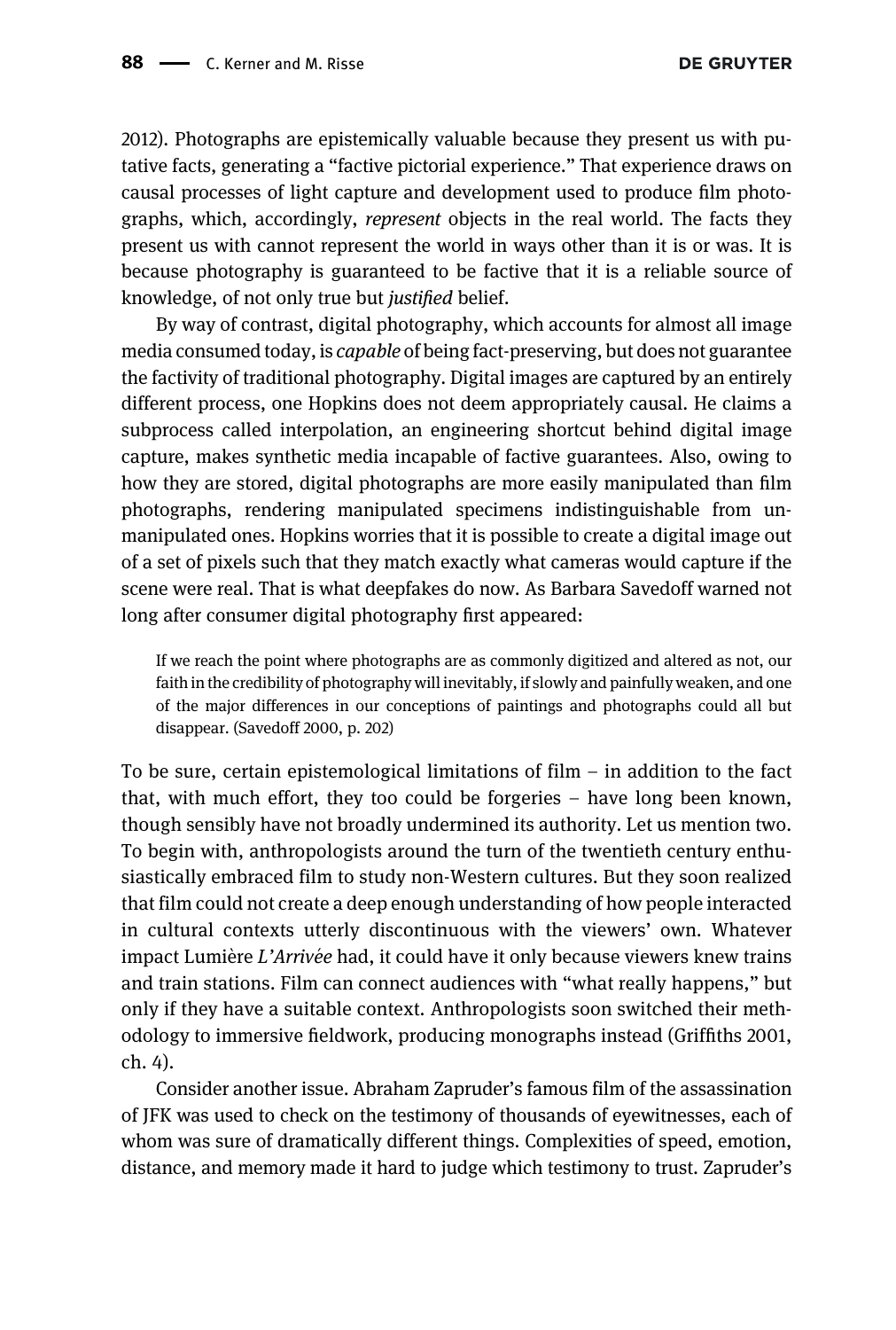<span id="page-8-0"></span>film let investigators build a single narrative ([Wrone 2003\)](#page-27-0). However, they wrongly assumed the film captured the entire assassination. Instead, the first shot had been fired before Zapruder's camera was on. Trying to interpret all three shots within the film's timeframe led to inconsistencies that were seized upon by conspiracy theorists. The underlying problem is one of over-reliance on the epistemological virtues of film.<sup>18</sup>

#### 4 Epistemic Actorhood

With these basic epistemological issues about film in view, let us proceed to our model of epistemic actorhood. For present purposes we understand information in terms of data. Data is anything recorded and transmissible in some act of communication. Information is data that is useful in given contexts. Most commonly (and minimally) data is useful by being accurate, the kind of thing captured in truthful statements.<sup>19</sup> Information-gathering with the intention of acting back on the environment is the key activity of intelligent life. For humans, inquiry – the systematic gathering of information through language or otherwise – is an essential pursuit. Historian David Christian calls us "networking creatures" to emphasize the extent to which collective learning characterizes our species [\(Christian 2004](#page-26-0), part III). Collective learning grounds all culture. Once scripts are available, information can be preserved accurately and can grow over generations, amplifying our ability to shape our environment.

Much scrutiny is devoted to what constitutes successful inquiry, involving fields like epistemology or scientific methodology. However, knowledge acquisition arguably is not exhaustively understood as a purely rational matter. Inquiry inevitably occurs in contexts where information is channeled and presented in some manner, and where it is more or less difficult for people to acquire knowledge, including self-knowledge. Scrutiny of inquiry therefore also involves fields like intellectual history, ethics, sociology or political science. Throughout history and across cultures, multifarious standards of inquiry evolved. Michel Foucault used the term episteme – Greek for understanding – to denote the structure of thought, or the worldview(s), of an era, structures that, one way or another, are collectively maintained in ways that reflect power structures and that individual inquirers can evade only under great effort, intellectual or political. The episteme

<sup>18</sup> See Holland 2014, [https://www.newsweek.com/2014/11/28/truth-behind-jfks-assassination-](https://www.newsweek.com/2014/11/28/truth-behind-jfks-assassination-285653.html)[285653.html](https://www.newsweek.com/2014/11/28/truth-behind-jfks-assassination-285653.html); last access May 24, 2020. This topic is very helpfully discussed by [Rini \(2020\).](#page-27-0)

<sup>19</sup> On the fascinating histories of the notions of data and information, respectively, see [Rosenberg](#page-27-0) [2013](#page-27-0); [Peters 1988](#page-27-0).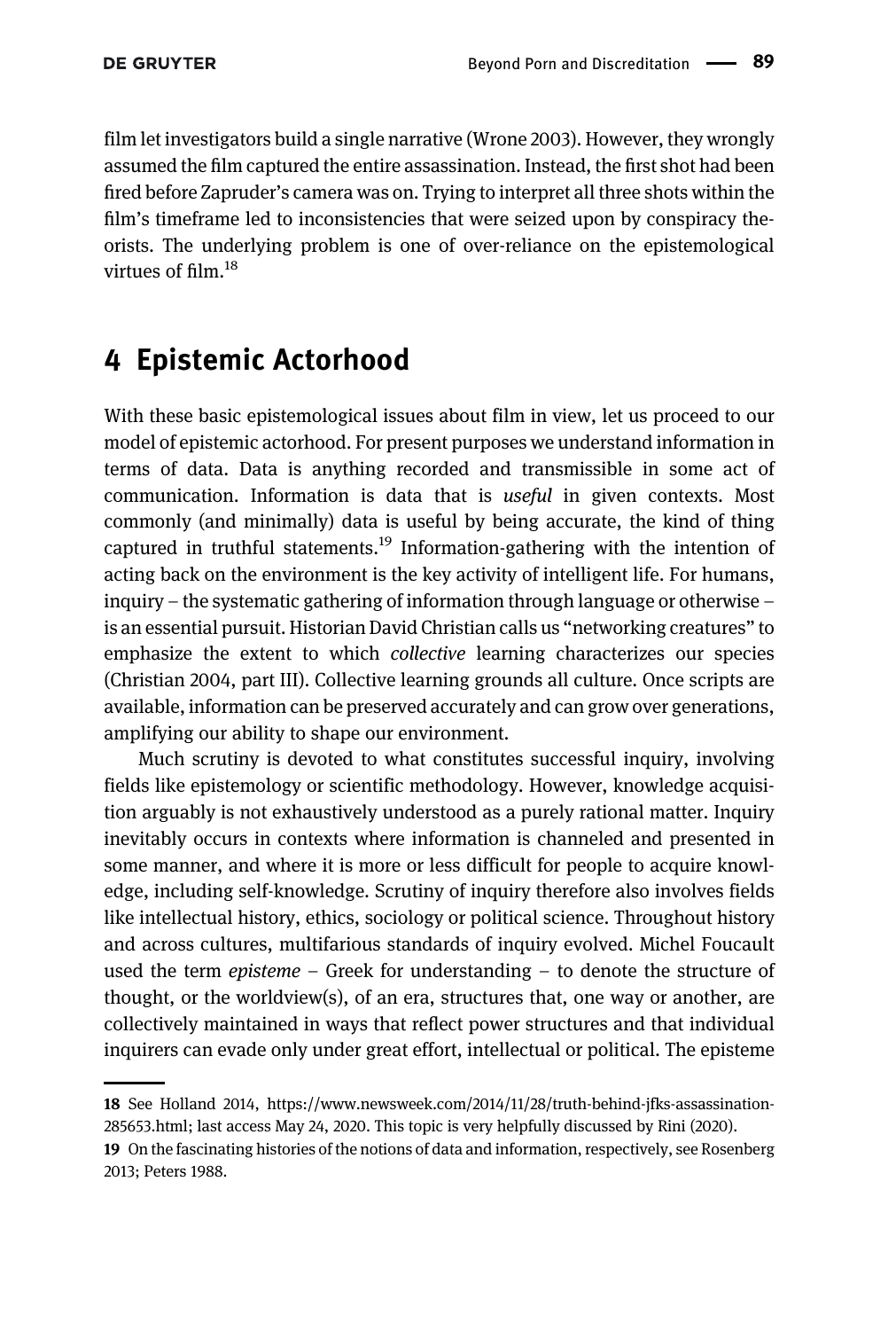includes a shared set of rules of how to conduct inquiry, and of who gets to conduct what kind of inquiry, as well as a shared body of what counts as knowledge. $^{20}$ 

But as we reflect on inquiry, we must recognize humans not merely as individual knowers who collectively maintain epistemes, but also who (wittingly or unwittingly) reveal information (again both individually and collectively). Much of the information people seek is about other humans. So individuals – things about them, personal data – are known to others. Individuals are "knowers," but also "knowns." And people are also known in aggregates: individuals gather information about behavioral patterns of neighbors, customers or fellow citizens. Polling and market research have made strides in coming to know people collectively, for which digital lifeworlds offer plenty of tools. As revealers or bearers of information, individuals are subject to rules that define success in terms of known-ness, one's own and that of others. These rules are a subset of those that apply to successful inquiry (where then the target of inquiry is humans). What is distinctive about this subset is not the separate rationality that applies to seeking information, but the moral, social or political standards that apply to what information should or should not be available about people, and to whom. Moreover, as members of collectives, people maintain such rules of revealing and also the content of what is known about us (all of which, again, is part of the episteme, since knowers are also knowns).

An "epistemic actor" is a person or entity integrated into some communication network (some system of information exchange) as a seeker or revealer of information. In academic discourse, "actors" are normally people with agency ("agents"), connoted with terms like choice or rationality. But in ordinary parlance "actors" often are performers who follow scripts. This sense of "actor" is what we enlist. Talking about epistemic actors rather than agents deliberately de-emphasizes that they do things. Epistemic actors have thoughts, feelings and beliefs: they are certain ways that can become known. Moreover, in terms of what occurs within networks, seekers and revealers obtain or generate information according to prevalent standards, which vary in nature from rational to moral or sociological. These standards can be critically assessed or transgressed, but normally individuals – the actors – do not even make a noticeable contribution to them. They fill roles by meeting expectations.<sup>21</sup>

We can distinguish four roles that constitute epistemic actorhood: individual epistemic subjects, collective epistemic subjects, individual epistemic objects, and collective epistemic objects. Since we are interested in digital lifeworlds, we introduce these roles with an eye on such contexts. First of all, people operate as

<sup>20</sup> See [Foucault 1982, 1994, 1980](#page-26-0). On Foucault, see [Watkin 2018](#page-27-0); [Gutting 2001](#page-26-0), ch. 9.

<sup>21</sup> So we use "actorhood" in the sense in which it is used by sociologist John Meyer in his worldsociety approach, see [Krücken and Drori 2010](#page-26-0).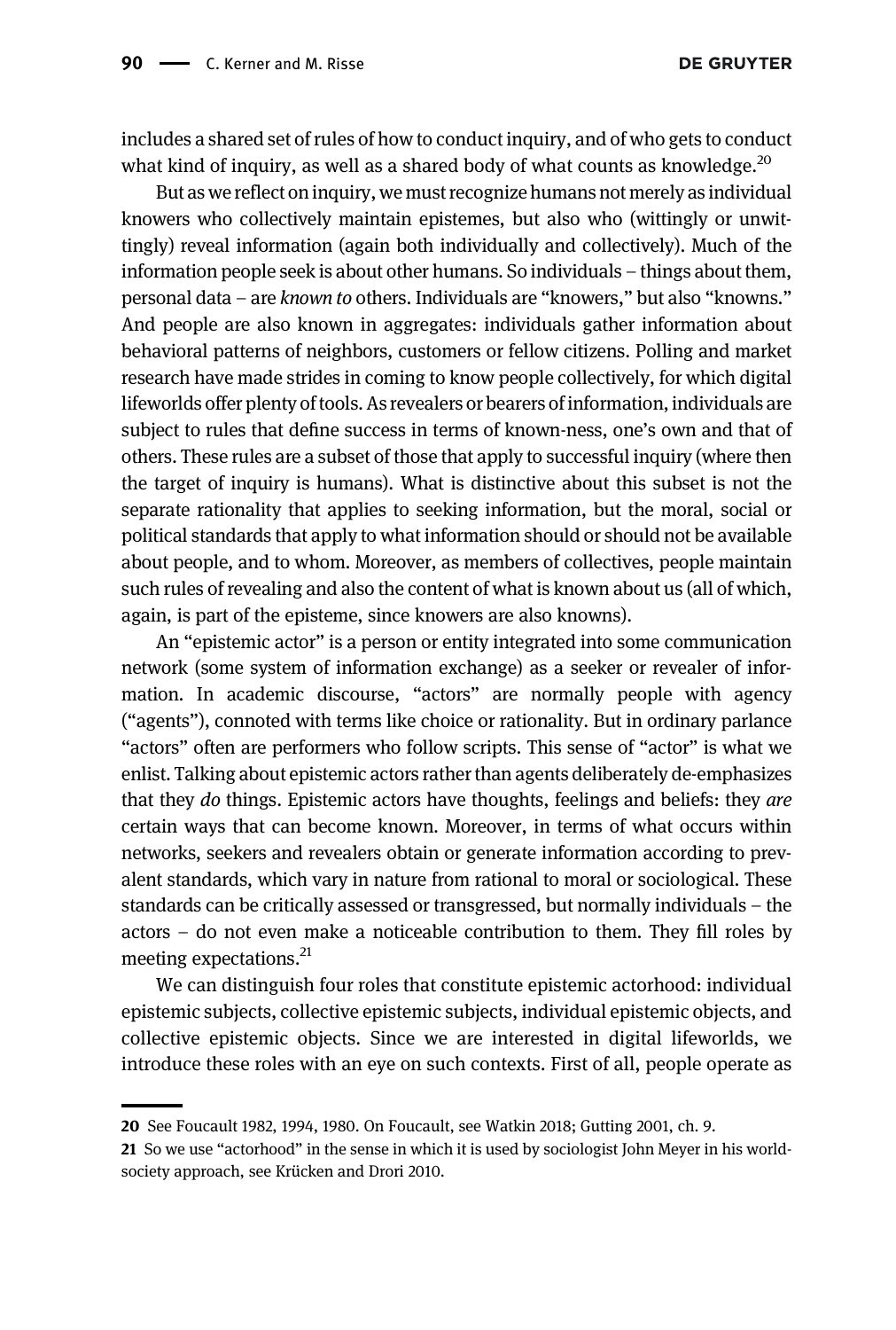individual epistemic subjects: they are learners or knowers whose endeavors are expected to respect certain standards of inquiry, ranging from standards of rationality (how best to obtain information) to moral standards or plain societal divisions of labor (who is supposed to have what kind of knowledge). To gather and process information, people must figure out established norms within the episteme. This will include finding appropriate use for media, ranging from books or newspapers to photos or videos. In digital lifeworlds the role as such has been transformed since the way we gather information has been affected considerably through the availability of digital media. We may google things, or have information sent our way from certain platforms. Information is now stored and processed on an astronomic scale, and the Internet has started to approximate something like H. G. Wells' world brain [\(Wells 2016\)](#page-27-0).

Secondly, people are part of a *collective epistemic subject*, in which capacity they help establish or (more commonly) maintain standards of inquiry, the various types of rules constitutive of the current episteme. Whereas in the first role we ourselves figure things out, according to certain standards, in this second role we hold others to certain standards and help create those. So this role is about the maintenance of the episteme. For many people the ways in which they fill the role of contributor to or sustainer of the information environment is rather passive, typically consisting in compliance.

Thirdly, persons are individual epistemic objects, getting to be known by others as delineated by rules concerning what information about oneself may be shared. This role is that of an information holder, or provider, the role of a known. It is about managing privacy, with its many complications. Expectations around the role of individual epistemic objects apply to oneself and to others: there are limits to what we may reveal about ourselves (which depend on whom we interact with), and there are expectations around what we may reveal about others, or otherwise ways in which we make it possible that they get to be known in certain ways. What we feel or believe itself increasingly is data that can be gathered or inferred from other things we do (such as clicks). We can be tracked and traced in all sorts of ways. We are subject to much surveillance.<sup>22</sup> Accordingly, this role has been much boosted through the transition to digital lifeworlds. People may even become celebrities through the way they open up about themselves (and thus become influencers).

Finally, individuals are part of a collective epistemic object, in which capacity they maintain and contribute to the pool of what is known about us collectively and help ascertain what is done with it. This last role is that of a contributor to data

<sup>22</sup> For recent discussion, see [Zuboff 2019](#page-27-0). For the advice that a proper response to data surveillance is obfuscation, the deliberate addition of ambiguous, confusing or misleading information to interference with surveillance and data collection, see [Brunton and Nissenbaum 2016.](#page-26-0)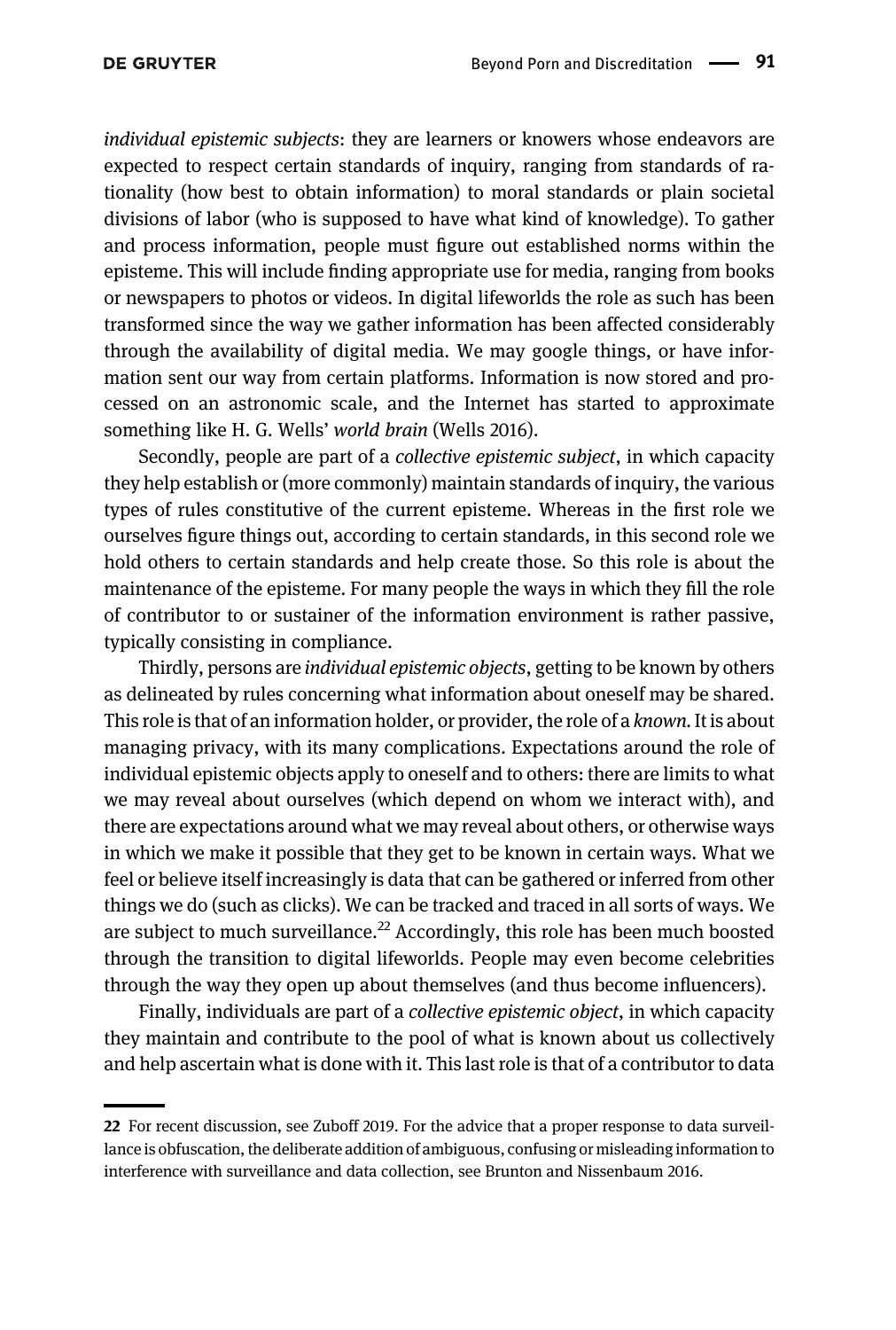<span id="page-11-0"></span>patterns, parallel to that of the maintainer of the epistemic environment in which information is gathered. Digital lifeworlds have brought lasting changes to datagathering because we can now be known collectively in ways that draw on an immense pool of indirectly inferred information about our inner lives and private acts that nonetheless gives rise to known patterns of human behavior, thought, and feeling. This kind of understanding of human patterns would have been previously unthinkable.

#### 5 Epistemic Rights

With this framework in place we introduce some normative notions capturing ways in which epistemic actors are wronged in their roles. At least some of the wrongs people might experience as individual epistemic subjects and objects can be assessed in terms of violations of epistemic rights. By way of contrast, wrongs people might suffer as part of collective subjects or objects are structural failings, and thus often plausibly captured as violations of epistemic justice. Using this vocabulary allows us to formulate certain moral demands as they apply in the domain of inquiry.

Let us begin with epistemic rights and how they bear on the two individual roles. At a general level, rights are entitlements that justify the performance or prohibition of actions by the right-holder or another party. Philosophers have long distinguished among several types of rights, which may be components of the same right. In terms of the widely accepted Hohfeldian scheme, rights might be privileges, claims, powers or immunities ([Hohfeld 1919](#page-26-0); see also [Wenar 2015\)](#page-27-0). For there to be something sensibly called epistemic rights, there has to be a range of objects (broadly understood) of which individuals are aware and to which individuals may have differential entitlements; and which are of sufficient collective interest to merit efforts to limit access to them. Most straightforwardly, this kind of object would be information. Epistemic rights are rights that concern who is entitled to what kind of information.

We can illustrate this notion with regard to individual epistemic subjects and objects. As far as the former case is concerned, suppose I am tested for a disease. Normally I should be allowed to inquire about my results. That is, I have a *privilege*right to know the result (no duty not to). I also have a claim-right against the provider to learn my result: they have a duty to inform me, rather than not to do so or to misinform me. And I have a power-right to waive my claim-right and thus not to know my result. Finally, I have an immunity-right that protects me from the provider altering my entitlements with regard to this information. There might be reasons entitlements should be regulated some other way, but the point here is to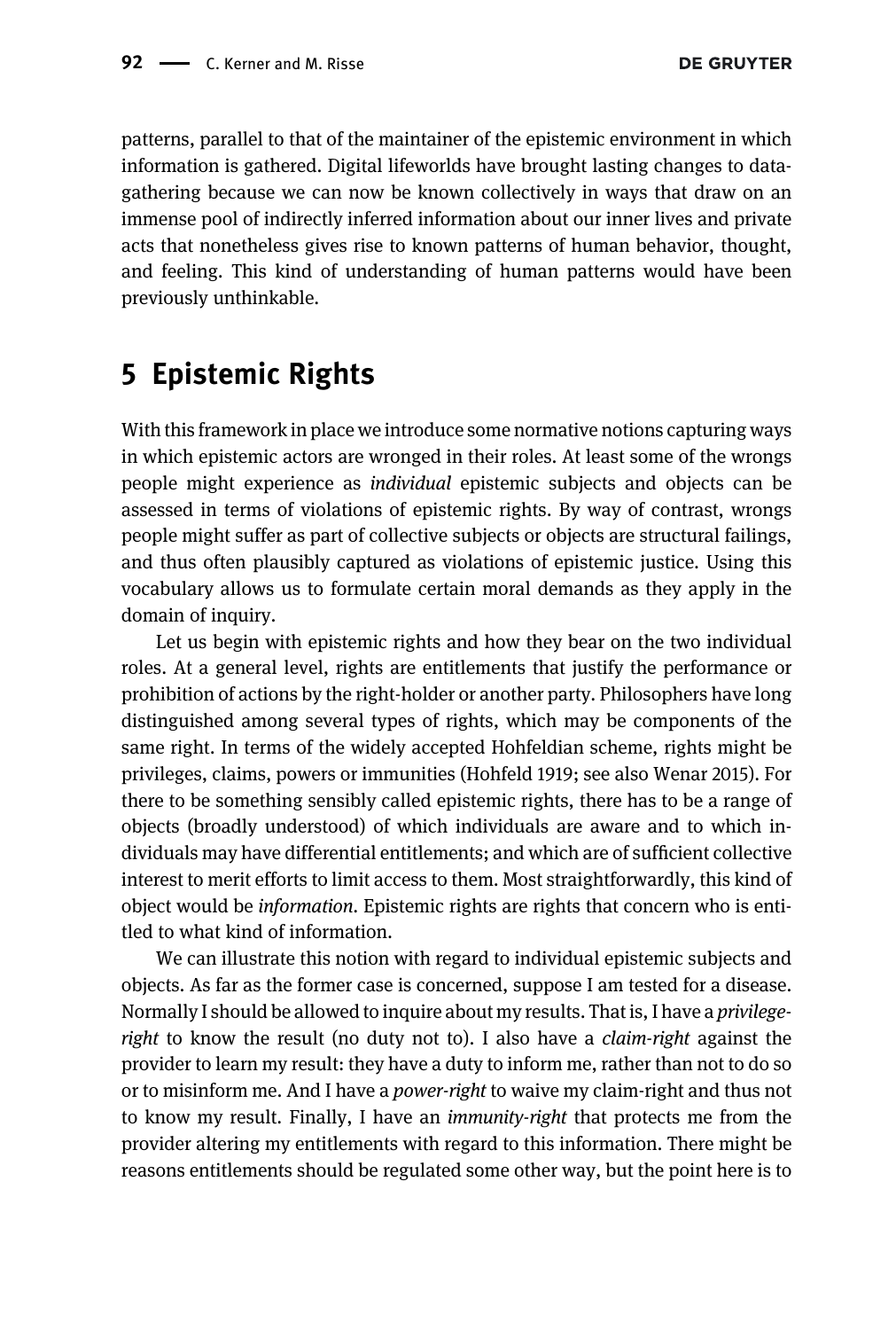illustrate how this notion of an epistemic right operates for individual epistemic subjects.<sup>23</sup>

Let us illustrate how this notion applies in the case of individual epistemic objects (the known). To continue with the test scenario, normally nobody else will have a privilege-right to know the results. Others have a duty to refrain from investigating the matter. It is my privilege-right not to be known to others in ways that include my results. Accordingly, nobody else normally has a claim-right against the provider to learn my results. I have a power-right to entitle other parties to know my result. Finally, an immunity-right protects me from any other party altering entitlements with regard to this information.

But while epistemic rights (concerning knowers and knowns) are most readily understood in terms of information, we may evoke the distinction among various epistemic successes (or epistemic goods) to substantiate talk of rights to know, to true and justified beliefs, to understand, or to truth (in the case of epistemic subjects), or of rights to privacy, to be forgotten, or rights against slander or theft of information. In all such cases one would need to spell out what type of right is meant (privilege, claim, power, immunity), and in what domain of data these rights operate. I might have a right to know my test results, and to that extent have the rights to understand my health situation, or the right to the truth in that regard. But I would have no right to the truth about other things, like other people's results. Similarly, I might have a right to privacy as far as my data are concerned, or the right that my data be deleted from certain places. But I might have no such rights as far as other matters are concerned, like the sale price of my home, which for good reason might be on public record.

Epistemic rights are confined to the domain of inquiry: beyond learning of something I might not be entitled to doing anything with it. Perhaps I am not even allowed to share it myself, or am in no position to market it in any way, etc. Similarly, beyond being entitled to have my information protected in certain ways I might have no further claims against people I interact with. Epistemic rights are sui generis and not naturally reducible to any other type of right (such as property rights).

Epistemic rights justify performance or prohibition of certain actions in the domain of epistemic goods, and we can apply them to both individual epistemic subjects and individual epistemic objects. But people can also be wronged in ways that involve structural features of communications networks. They would then

<sup>23</sup> In this account of epistemic rights we follow [Watson \(2018\).](#page-27-0) Earlier philosophical discussion about such rights explored the nature of epistemic justification, e.g., [Dretske 2000](#page-26-0). The point was to assess what kind of statements somebody is entitled to make even if they cannot do the work to justify them. See also [Wenar 2003.](#page-27-0)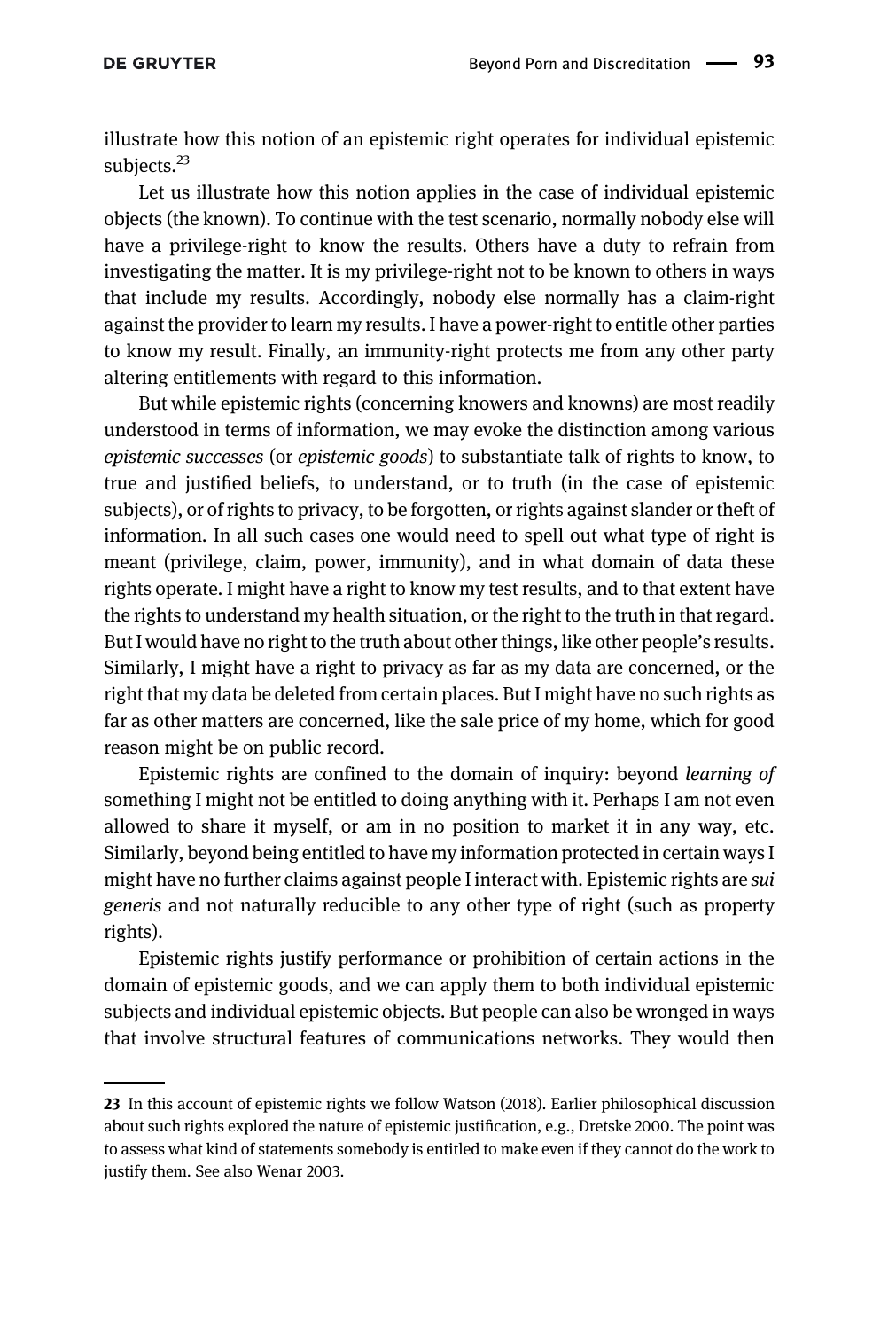<span id="page-13-0"></span>presumably be wronged as members of collective epistemic subjects or objects, rather than (exclusively) as individuals whose entitlements are thwarted. In such cases the language of justice would be appropriate, rather than that of rights.

#### 6 Epistemic Justice

Let us first explain how talk about epistemic justice relates to a generic understanding of justice and other, better-known kinds of justice. The perennial quest for justice is about making sure each individual has an appropriate place in what our uniquely human capacities permit us to build, produce, and maintain, and that each individual is respected appropriately for their capacities to hold such a place to begin with. Under this umbrella we can distinguish commutative from distributive justice. The former maintains and restores an earlier status quo that set the stage for the interaction or otherwise responds to violations. The latter is concerned with sharing out whatever a community holds in common. Major themes in the history of reflection on distributive justice have been to assess just what the community holds in common, and what the relevant community is to begin with. An influential contemporary proposal, owed to Rawls, is to see the state as that community, and what that community holds in common are social primary goods: rights and liberties, opportunities and powers, income and wealth, and the social bases of self-respect.<sup>24</sup>

A notion of epistemic justice can be readily integrated, in light of the crucial role information plays in everything humans build, produce, and maintain. Epistemic justice is part of distributive justice, concerned with access to, and with making sure each individual has an appropriate place regarding, information. To be sure, the term "epistemic injustice" was introduced by Miranda Fricker to identify wrongs to people in their capacity as knowers, rather than embedding it into a larger understanding of justice ([Fricker 2009](#page-26-0)). But to be clear about the distinction between epistemic rights and epistemic justice we need to know how epistemic justice relates to the broader context of justice-related discourse.

One might worry that capturing access to information in terms of justice is peculiar because much information is private and should be more sensibly discussed, say, under a heading of personal integrity. However, the connection to justice becomes clearer once we recall Foucault's insight that an episteme also includes self-knowledge. People's sense of self (and private information) is constituted by what social relations make possible, and thus falls under the nexus

<sup>24</sup> For distributive justice, see [Risse 2020.](#page-27-0) For this proposal, see [Rawls 1971, 2001.](#page-27-0) For cyberspace as a site of justice, see also [Duff 2013.](#page-26-0)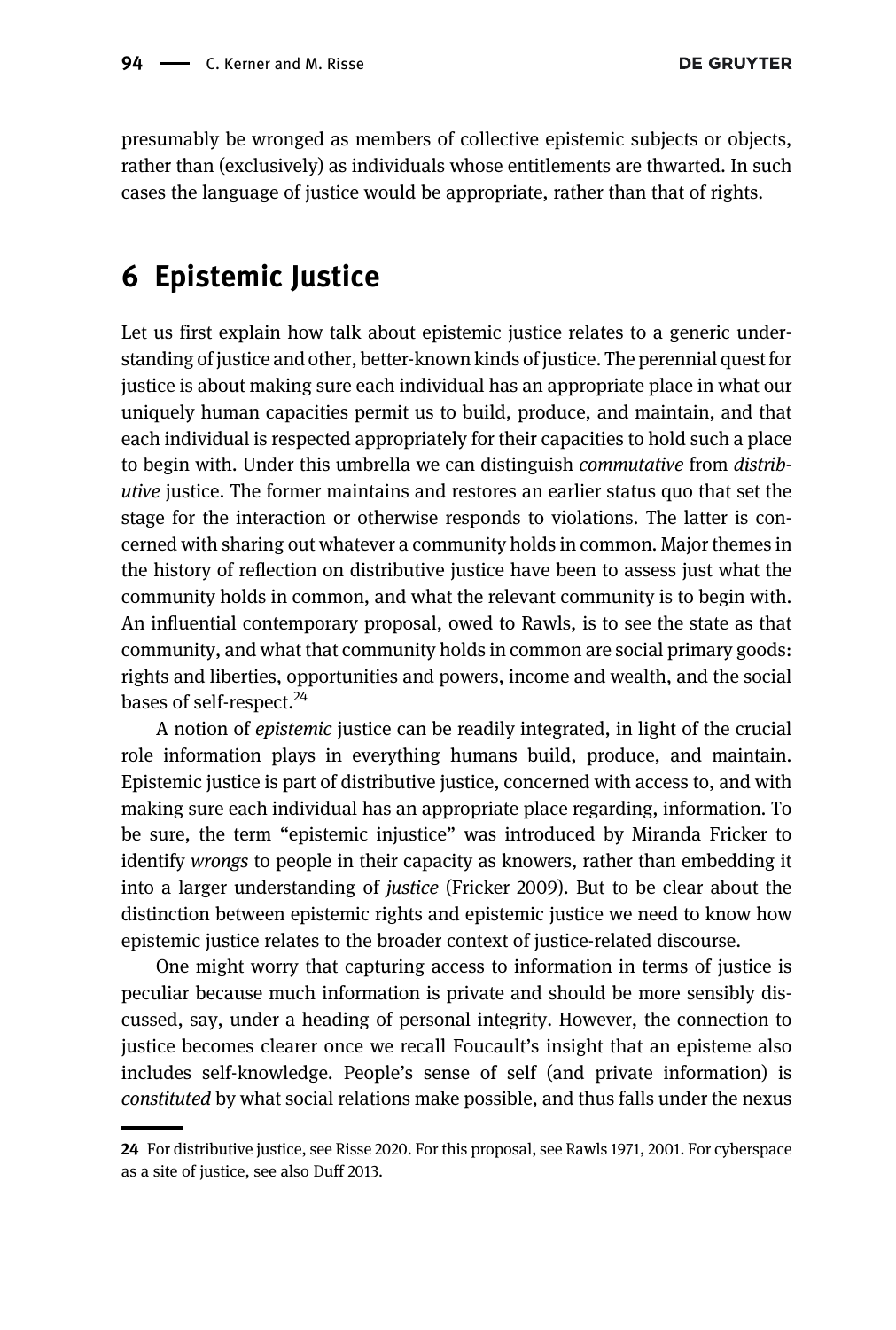between power and knowledge that drives Foucault's thinking. Power structures determine who has access to established knowledge (including self-knowledge), but also affect what questions get asked, who is entrusted with exploring them, etc. One challenge then is to identify the nature of wrongs occurring at this nexus between knowledge and power. Digital lifeworlds are replete with possibilities of inflicting such wrongs. $^{25}$ 

Epistemic injustices – wrongs around access to, and thus around individuals having an appropriate place regarding, information – can assume multiple forms. Let us present some examples in terms of how they apply to either the role of collective epistemic subjects or that of collective epistemic objects. A first example is when a group lacks adequate *access* to education, which typically would be women, minorities, or people at the lower end of the economic ladder. One may see such exclusion as lots of violations of epistemic rights. But that move misses a structural concern: as collective epistemic subject, we are systematically limiting access to information for certain groups, for the sake of maintaining power relations. Members of the excluded groups will often be unable to acquire requisite skills to be political and economic participants, which normally is the intention of the exclusion. Specifically for digital lifeworlds lack of education will normally entail a highly diminished capacity to participate, in anything other than a mostly passive role. So the more our lifeworlds turn digital, the graver an injustice denial of education is.

A second example is testimonial injustice, where certain speakers have diminished credibility because recipients have prejudices about their background or social group.<sup>26</sup> A narrow understanding is disregard of testimony to a court, where, say, due to racial prejudices an all-white jury might refuse to believe black witnesses. But given how much orientation in the world we acquire through testimony (broadly conceived) – most of what we think we pick up from our social context – testimonial injustice also occurs if perspectives are dismissed in day-today exchanges, are invisible in textbooks or side-lined in memory culture. What is peculiar about digital lifeworlds is that occasions for inflicting such injustices directly are increasingly avoided through the on-line echo chambers that arise if people decide what information they want delivered. Accordingly, the typical form of digital testimonial injustice is that these choices themselves reflect and reinforce

<sup>25</sup> For the connection between Foucault's approach and information, see [Koopman 2019](#page-26-0). For the centrality of information for understanding human abilities, see [Tegmark 2017](#page-27-0), chapters 1–2. For the view that the ubiquity of global communication flows in the present age has collapsed the separated space needed for critical reflection (and thus in particular undermined anything that might credibly be critical theory), see [Lash 2002.](#page-26-0)

<sup>26</sup> On testimony, see [Lackey 2010](#page-26-0); [Coady 1992](#page-26-0); [Goldberg 2010.](#page-26-0)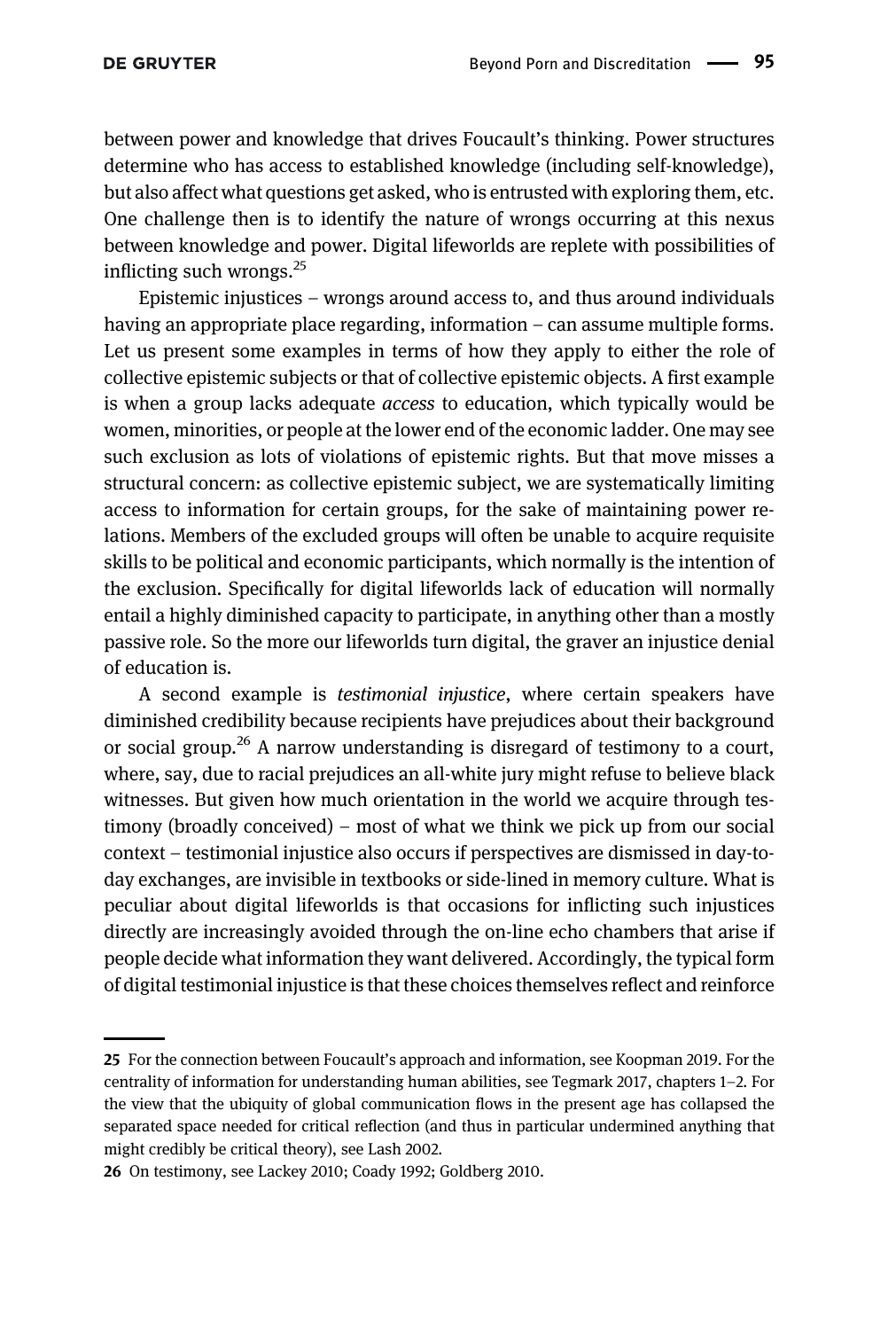all prejudices society has nourished over time while creating relatively few situations where acts of injustice are committed to people's face. So even in principle there is no opportunity to examine the underlying prejudice in the presence of all concerned. The collective epistemic subject of digital lifeworlds is increasingly fragmented. The collective epistemic object is of a sort where people are known only through lenses of fragmented processing.

A third example is silencing. Silencing is the removal of one's ability to communicate through the creation of conditions under which one's utterances or speech acts are disregarded. The term came into circulation through discussions about how pornography objectifies women in ways that imply they are "not heard" when refusing sex ([Langton 1993](#page-26-0); [Langton and Hornsby 1998; MacKinnon 1987\)](#page-26-0). Silencing also extends to politics when outlandish claims are made about public figures to such an extent that we would have no reason to believe what they say in any situation (mutatis mutandis for other domains). To this form of epistemic injustice digital media provide new outlets, for instance through competition for the wittiest short statement of a view that has been cultivated through the prominence of Twitter in public life. Often no amount of reasoned speech can offset a cleverly worded two-line dismissal. And again this is a problem for how we acquire knowledge and for how we are known in the world.

And a fourth example worth mentioning is race-/nation-/gender-driven ignorance, the impact of class, gender, race etc. on belief acquisition. What is meant is the formation of mistaken beliefs because of the suppression of pertinent knowledge within certain populations. This phenomenon might arise even without prejudicial attitudes. A prominent example that has recently received much attention is White Ignorance. White Ignorance occurs if absence of pertinent knowledge among white people about the historical trajectory of people of color (especially in countries with a fairly recent history of slavery, like the US) precludes white people from comprehending the extent to which people of color saddled with disadvantaged starting points in life [\(Mills 2017](#page-26-0), [2007](#page-27-0)).

In the domain of Big Data, there has been much discussion of this phenomenon. To begin with, those who work in IT are disproportionately from certain segments of society and ask questions about data that reflect their experiences. Secondly, data collection might occur through devices that certain segments of the population own more commonly than the population as a whole. Thirdly, the data themselves reflect what are often racist trajectories. In such ways the prejudicial structures of the past might end up shaping the future. And discrimination might be much harder to recognize if it is driven by factors correlated with odious phenomena, rather than by those phenomena directly [\(Barocas and Selbst 2016;](#page-25-0) see also [Benjamin 2019](#page-25-0)).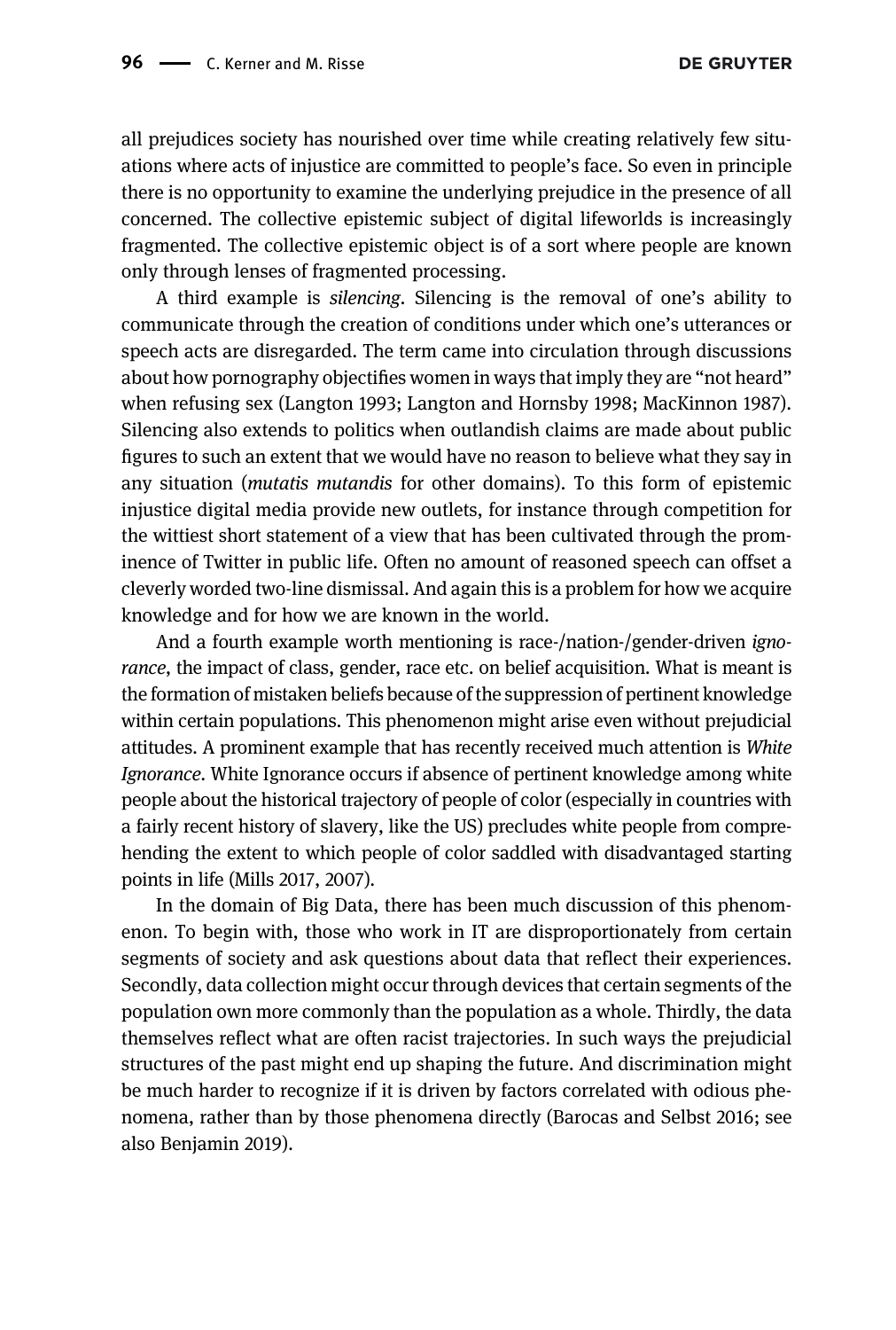# <span id="page-16-0"></span>7 Deepfakes and Epistemic Wrongs: Individual and Collective Epistemic Subjects

With these various ways of inflicting wrongs in place, let us see how deepfakes might inflict wrongs in terms of the four roles of epistemic actorhood distinguished earlier. Our main point is that for each role distinctive wrongs are created that we can capture in terms of violations of epistemic rights or epistemic injustices. But each time, there are distinctive gains we can also capture in terms of the realization of rights and justice. The challenge is to minimize the harms and cultivate the benefits, though there will be a lingering doubt that this can be done.

Let us begin with individual epistemic subjects. Inquirers are wronged if they have epistemic rights to particular information but receive deepfakes that provide false or misleading information. Straightforward examples are videos that misrepresent how events unfolded, for instance the Russian attacks on Syria.<sup>27</sup> In addition, to the extent that deepfakes become more widespread, individual epistemic subjects are not merely wronged in particular instances when they fail to receive information they have a right to. They are also wronged in their overall role as knowers to the extent that their ability to perform any of the tasks for which they need to be knowledgeable declines. Inquiry simply becomes harder to complete with more parties aiming to undermine it.

But deepfakes can also empower people as knowers and make it easier for them to realize epistemic rights. Consider three examples. To begin with, deepfakes can stipulate interest in fields like art and history by making them come alive. For instance, the Dalí Museum in St. Petersburg, Florida, used deepfake technology as part of an exhibition called Dalí Lives. To make good on that title, the museum created a life-size deepfake of the artist via a thousand hours of machine learning of his interviews.<sup>28</sup> This recreation could deliver a variety of statements Dalí had spoken or written. To mention another example, the Scottish company CereProc trained a deepfake algorithm on recordings of JFK. They could thereby produce a delivery of the speech he was due to give the day he was

<sup>27</sup> See [https://www.theatlantic.com/international/archive/2018/04/russia-syria-fake-news/](https://www.theatlantic.com/international/archive/2018/04/russia-syria-fake-news/557660/) [557660/](https://www.theatlantic.com/international/archive/2018/04/russia-syria-fake-news/557660/); [https://www.reuters.com/article/us-mideast-crisis-syria-ghouta-provocati/russia-says](https://www.reuters.com/article/us-mideast-crisis-syria-ghouta-provocati/russia-says-britain-helped-fake-syria-chemical-attack-idUSKBN1HK24P)[britain-helped-fake-syria-chemical-attack-idUSKBN1HK24P](https://www.reuters.com/article/us-mideast-crisis-syria-ghouta-provocati/russia-says-britain-helped-fake-syria-chemical-attack-idUSKBN1HK24P); last access May 24, 2020. For Russian information politics, see also [Snyder 2019](#page-27-0), ch. 5.

<sup>28</sup> <https://www.theverge.com/2019/5/10/18540953/salvador-dali-lives-deepfake-museum>; [https://www.forbes.com/sites/simonchandler/2020/03/09/why-deepfakes-are-a-net-positive](https://www.forbes.com/sites/simonchandler/2020/03/09/why-deepfakes-are-a-net-positive-for-humanity/#442b6a2f2f84)[for-humanity/#442b6a2f2f84](https://www.forbes.com/sites/simonchandler/2020/03/09/why-deepfakes-are-a-net-positive-for-humanity/#442b6a2f2f84); last access May 10, 2020.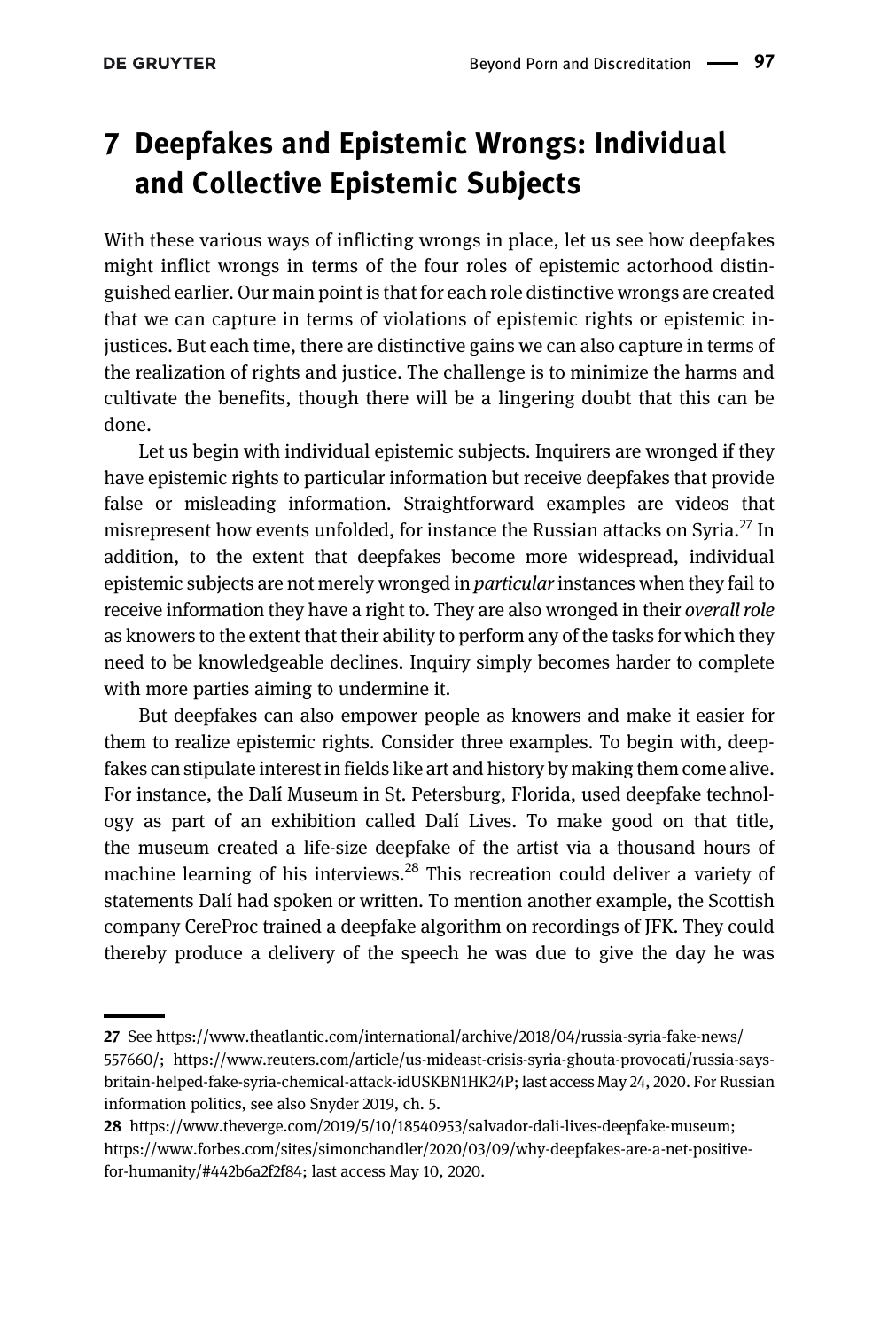assassinated.<sup>29</sup> Secondly, deepfakes might convey messages more effectively. In 2019, a British health charity used deepfake technology to have David Beckham deliver an anti-malaria message in nine languages. Global celebrity might be dispatched effectively to convey information.<sup>30</sup> Thirdly, voice-cloning deepfakes can restore voices when people lose them to disease.<sup>31</sup> So in all these ways inquiry, and thus the exercise of epistemic rights, becomes easier through deepfakes. (But a sensible reaction to such examples would be that they fall far short of making good on the harms done).

As far as the collective epistemic subject is concerned, the main impact is the changing role of video in providing testimony. To begin with, deepfakes could allow people to produce recordings of events that never occurred, putting the burden on courts or competing parties to disprove that evidence. That could affect everything from custody battles or employment tribunals to criminal cases in which fake videos could provide alibis. Deepfakes could also mimic biometric data, tricking systems that rely on face, voice, or gait recognition. Similarly, deepfakes could be presented as long-lost evidence for an untenable position that some are nonetheless eager to believe. For example, some people question facts around the Holocaust, the moon landing and 9/11, despite available video proof of these events. Deepfakes could spread "alternative" versions, presented as long-suppressed evidence.

Moreover, the sheer possibility of deepfakes would create a plausible deniability of anything reported or recorded. Thereby doubts sown by deepfakes could permanently alter our trust in audio and video. For instance, in 2018, Cameroon's minister of communication dismissed as fake a video Amnesty International thinks shows Cameroonian soldiers executing civilians.<sup>32</sup> Similarly, Donald Trump, who in a recorded conversation boasted about grabbing women's genitals, later claimed the tape was fake. He thereby enabled his followers to take that stance.<sup>33</sup> Such denials would then be among the multifarious voices on an issue, making it ever harder to motivate people to scrutinize their beliefs.

In recent decades video has played a distinguished role in human inquiry, specifically in the context of testimony (in the broader sense discussed before).

<sup>29</sup> [https://www.bbc.com/news/uk-scotland-edinburgh-east-](https://www.bbc.com/news/uk-scotland-edinburgh-east-fife-43429554)fife-43429554; last access May 10, 2020.

<sup>30</sup> [https://abcnews.go.com/International/david-beckham-speaks-languages-campaign-end](https://abcnews.go.com/International/david-beckham-speaks-languages-campaign-end-malaria/story?id=62270227)[malaria/story?id=62270227](https://abcnews.go.com/International/david-beckham-speaks-languages-campaign-end-malaria/story?id=62270227); last access May 10, 2020.

<sup>31</sup> <https://www.projectrevoice.org/>; last access May 10, 2020.

<sup>32</sup> [https://www.amnesty.org/en/latest/news/2018/07/cameroon-credible-evidence-that-army](https://www.amnesty.org/en/latest/news/2018/07/cameroon-credible-evidence-that-army-personnel-responsible-for-shocking-extrajudicial-executions-caught-on-video/)[personnel-responsible-for-shocking-extrajudicial-executions-caught-on-video/;](https://www.amnesty.org/en/latest/news/2018/07/cameroon-credible-evidence-that-army-personnel-responsible-for-shocking-extrajudicial-executions-caught-on-video/) last access May 13, 2020.

<sup>33</sup> [https://www.theguardian.com/us-news/2017/nov/29/denying-accuracy-of-access](https://www.theguardian.com/us-news/2017/nov/29/denying-accuracy-of-access-hollywood-tape-would-be-trumps-biggest-lie)[hollywood-tape-would-be-trumps-biggest-lie](https://www.theguardian.com/us-news/2017/nov/29/denying-accuracy-of-access-hollywood-tape-would-be-trumps-biggest-lie); last access May 10, 2020.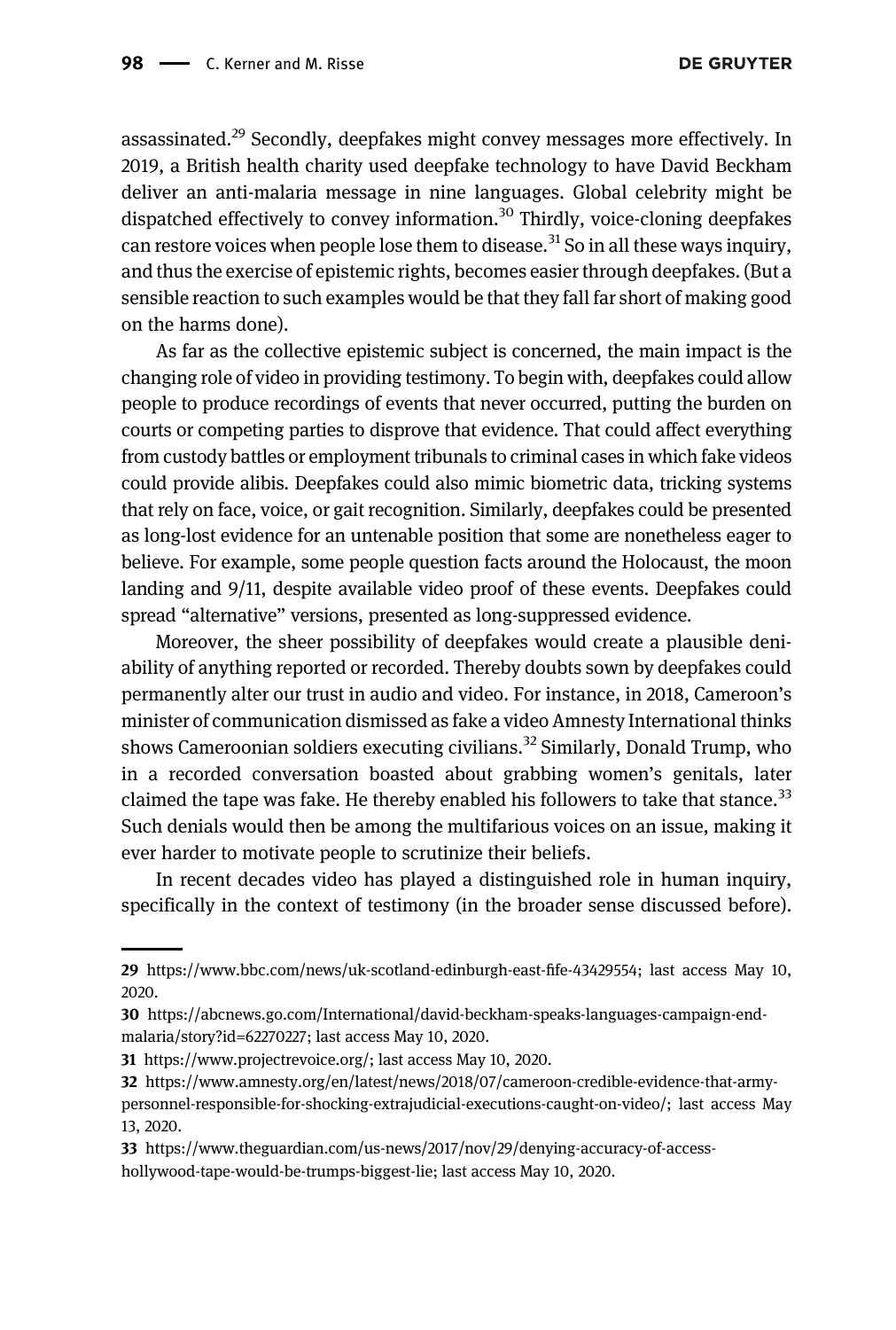What was captured on film served as indisputable (or least disputable) evidence of something in ways photography no longer could after manipulation techniques became widely available. Until the arrival of deepfakes videos were trusted media: they offered an "epistemic backstop" in conversations around otherwise contested testimony, as Regina Rini put it (2020). Without such a backstop, it will be hard to maintain trust that comes from reliance on established facts. Alongside other synthetic media and fake news, deepfakes might help create a no-trust society, in which people cannot, or no longer bother to, separate truth from falsehood, and no reliable media could help them do so. Within a few generations, people might no longer approach disagreements with a possibility of truth-finding in mind. This would then also be a society where the varieties of epistemic injustice, in their application to digital lifeworlds, would be pronounced, especially testimonial injustice.

How problematic is this, all things considered? Consider a related scenario. In their intricate discussion of "alphabetization" – the penetration of human culture by the written word, the advent of literacy – Ivan Illich and Barry Sanders discuss the changing role of the oath. "In the realm of orality," they explain,

one cannot dip twice into the same wave, and therefore the lie is a stranger. My word always travels alongside yours; I stand for my word, and I swear by it. My oath is my truth until way into the 12th century: The oath puts an end to any case against a freeman. Only in the 13th century does Continental canon law make the judge into a reader of the accused man's conscience, an inquisitor into truth, and torture the means by which the confession of truth is extracted from the accused. Truth ceases to be displayed in surface action and is now perceived as the outward expression of inner meaning accessible only to the self. ([Sanders](#page-27-0) [and Illich 1989,](#page-27-0) p. 85)

What they expound is how the oath ceased to be the epistemic backstop it could be in a world of orality. To be sure, to this day, the oath – and, for that matter, the signed statement – has special legal importance, not as an epistemic backstop but as a way of incurring special legal responsibilities. If indeed Illich and Sanders are correct – whether they are we cannot judge – there might well not have been any such (broadly accepted) backstop between the demise of the oath in that function in the twelfth century and the advent of photography in the nineteenth century.

Accordingly, we cannot take for granted that there is a backstop in investigations of testimony to begin with. In times where there is not, judgments have to be made relying on the track record of, and one's willingness to trust, the source of the testimony, or else one would have to undertake a thorough investigation of many background factors (witnesses, corroborating evidence, consistency with things known, etc.). In some ways our testimonial practices might revert to such a world through the perfection of synthetic video. The difference is that in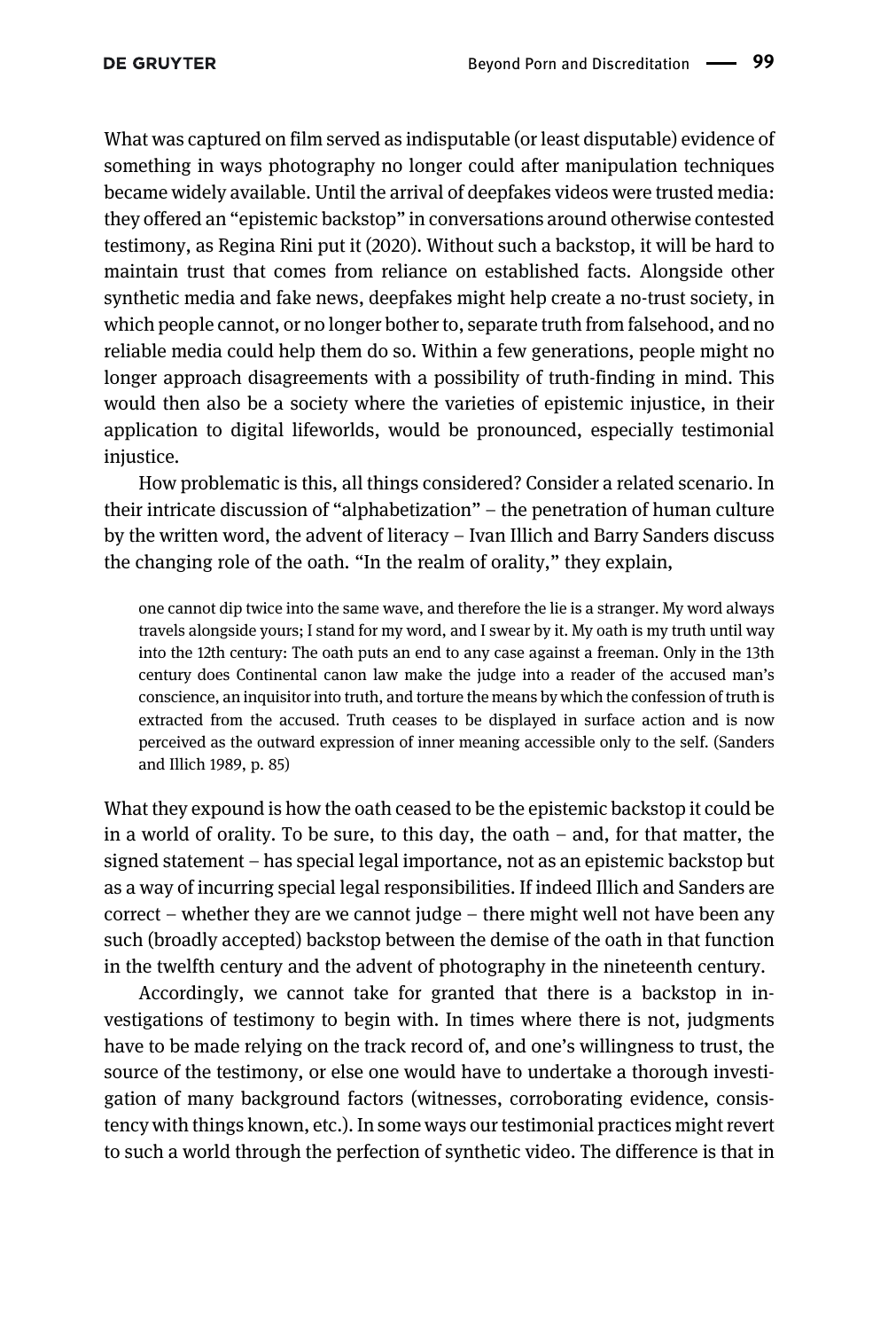<span id="page-19-0"></span>the earlier scenario we simply have no indisputable media that connect us to reality; in the future we have them, but their results can also be fabricated synthetically. One way of seeing how much of a loss that would be is to consider that there was an epistemic backstop for that part of history when democracies in territorial states became a widespread model at the global scale. In some ways it is reassuring that by historical standards such a backstop was not normally part of the episteme: our ancestors could manage without it. But they did not have to navigate the intricacies of large territorial democracies given the complexities a technological age makes possible.

But with all that said, deepfake technology also has upsides for the collective epistemic subject, the ways in which collectively we acquire knowledge. Deep generative models raise new possibilities in medicine and healthcare, such as the use of deep learning to synthesize data that will help researchers develop new ways of treating diseases without using actual patient data. "Fake" MRI scans have already been created. By training on these medical images and on 10% real images, these algorithms became as good at spotting brain tumors as algorithms trained only on real images. $34$  In the medical world synthetic data could also help immensely with anonymization. It is often possible to identify individuals in anonymized datasets if ancillary sets can be cross-referenced. Synthetic data block such possibilities by "creating" new people.<sup>35</sup> New ways of generating knowledge thereby become available that enrich our episteme. Deepfakes as we know them would only be part of ongoing technological innovation, much as photos of Pamela Anderson were part of the spread of the Internet. At the same time, these benefits seem to come with much uncertainty and as of now feel a bit remote, whereas the potential damage to democracy is already foreshadowed in the way media are used and handled as of 2020.

## 8 Deepfakes and Epistemic Wrongs: Individual and Collective Epistemic Objects

As far as the role of individual epistemic objects is concerned, people are wronged in their capacity as knowns in the first instance through efforts to spread falsities about them. Their epistemic rights are violated: what is spreading about them is

<sup>34</sup> [https://www.ucl.ac.uk/news/2019/nov/opinion-how-technology-behind-deepfakes-can](https://www.ucl.ac.uk/news/2019/nov/opinion-how-technology-behind-deepfakes-can-benefit-all-society)benefi[t-all-society](https://www.ucl.ac.uk/news/2019/nov/opinion-how-technology-behind-deepfakes-can-benefit-all-society); [https://www.fastcompany.com/90240746/deepfakes-for-good-why-researchers-are](https://www.fastcompany.com/90240746/deepfakes-for-good-why-researchers-are-using-ai-for-synthetic-health-data)[using-ai-for-synthetic-health-data;](https://www.fastcompany.com/90240746/deepfakes-for-good-why-researchers-are-using-ai-for-synthetic-health-data) last access May 10, 2020.

<sup>35</sup> [https://www.techworld.com/data/what-is-synthetic-data-how-can-it-help-protect-privacy-](https://www.techworld.com/data/what-is-synthetic-data-how-can-it-help-protect-privacy-3703127/)[3703127/](https://www.techworld.com/data/what-is-synthetic-data-how-can-it-help-protect-privacy-3703127/); last access May 10, 2020.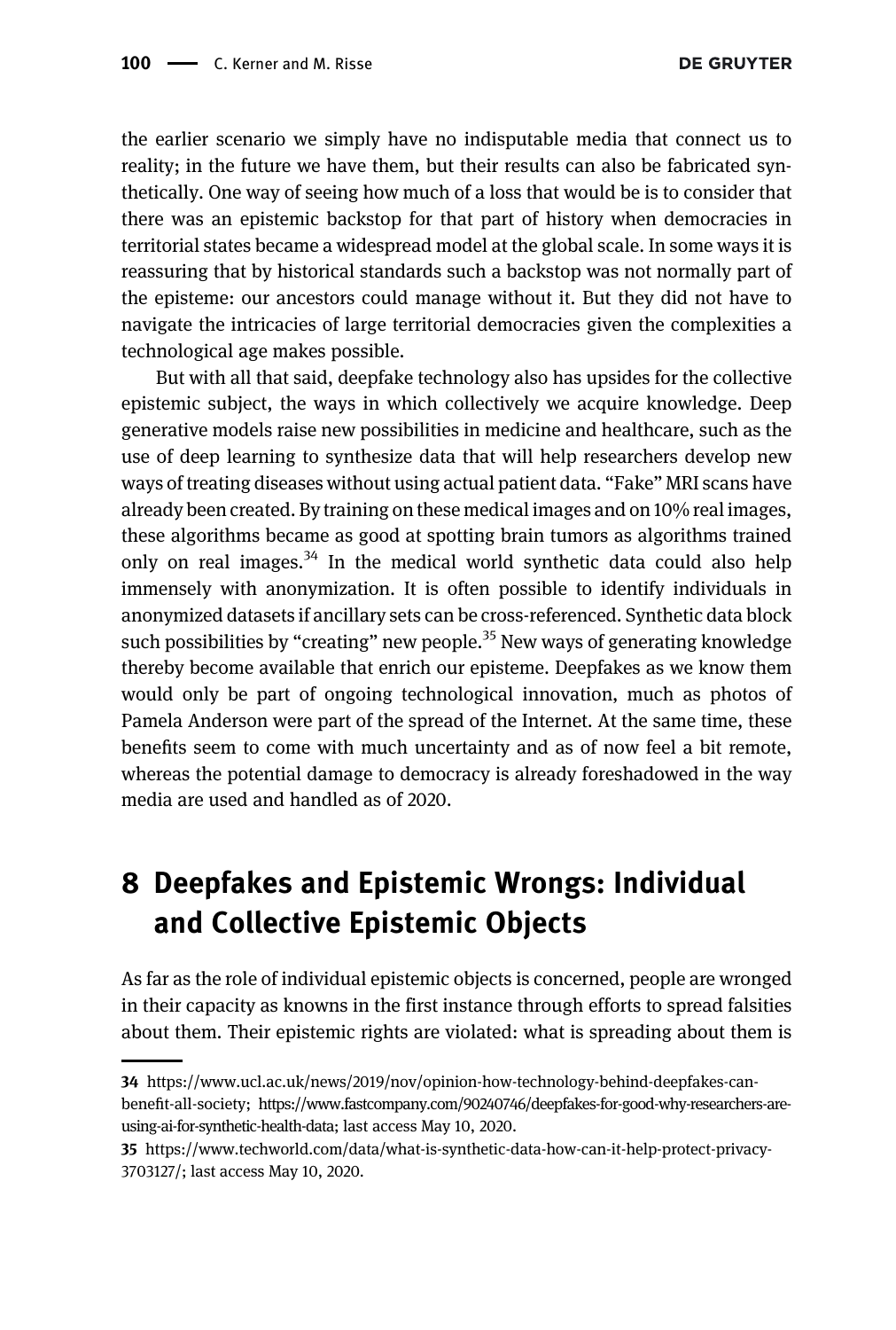not how they should be known. But parallel to the individual epistemic-subject scenario, there is more. In that case the wronging occurred also through the creation of an environment where people can no longer operate as knowers. Similarly, in the case of individual epistemic objects, there is a rights-violation not only if actual falsehoods about that person (the object) are conveyed, but if the way in which anything pertaining to that person is conveyed undermines her ability to come to be known in appropriate ways.

Recall Rana Ayyub. Most people could detect that the woman in the video was not her. But the creation of a collective sense that now lots of people were "in" on something at least close to watching her in a sex act undermined her ability to come to be known the right way. Her dignity as a person was violated, her authority as a journalist undermined. This is the threat of deepfake porn: that women's fragile emancipation from being seen as sex objects more than as occupants of roles of professionals, citizens, or as human beings worthy of respect is undermined through depictions associated with objectification. Revenge porn has this effect, and normally on women more than on men because men are not emerging from this kind of role. Such a fate could await many women since now unsophisticated perpetrators would no longer require nude photos or sex tapes to threaten victims. They can manufacture them. Similarly, deepfakes could do damage to how people who come from groups that are still overcoming prejudicial history get to be known.<sup>36</sup>

Legally this will generally be hard to address. As Wired noted, "You can't sue someone for exposing the intimate details of your life when it's not your life they're exposing."<sup>37</sup> In deepfake porn, it would not be *that person's* body, and the face could be ever so slightly altered: everybody still realizes who it is but there is plausible deniability, just as with people who look naturally similar. However, all this might also change as we go forward and the possibility of attacks like the one on Ayyub becomes commonplace. Perhaps to some extent what happened to her was so effective because it was new, allowing lots of men to fold this abuse into fantasies of their own. If something can be done to everybody, seeing it done to one person might lose its thrill, and it would then be done less.

As collective epistemic objects, the way people generally come to be known changes. We all understand that we enter people's imaginations any number of ways. We come to be known to others in light of their prejudices, but also in ways that connect to their fantasies, traumas or dreams. But all along, these have been mental activities trapped in their minds unless they captured them in words,

<sup>36</sup> For recent reflections on the relevance of reputation and the ways in which it comes about and is shattered, also with special attention to the Internet, see [Origgi 2017](#page-27-0).

<sup>37</sup> [https://www.wired.com/story/face-swap-porn-legal-limbo/;](https://www.wired.com/story/face-swap-porn-legal-limbo/) last access May 10, 2020.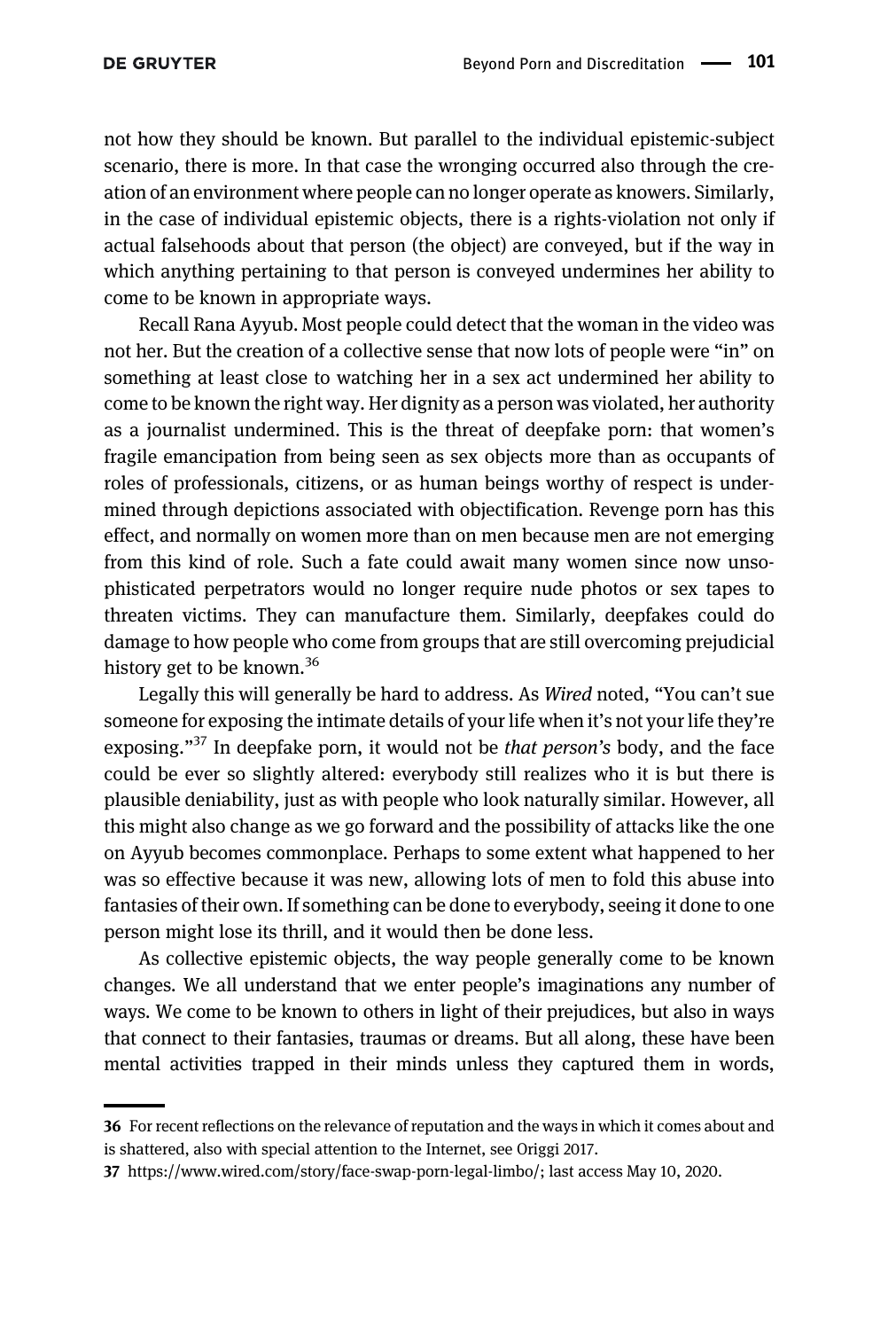<span id="page-21-0"></span>drawings or paintings. Now we all come to be known to others conscious of the fact that we could enter into their artistic, possibly erotic, fabrications. ("We're all fucked," in terms of Samantha Cole's pathbreaking article on deepfakes.)<sup>38</sup> We are potential actors in somebody else's productions, though this will affect some persons – those who have ways of catching people's imagination – more than others.

Manipulated videos will also do damage to democracy: people are harmed as knowers, but also as knowns. Our general infrastructure of how we get to know people is changing, and is suffering, especially in a fast-moving political process where any fake news will take time to be rebutted. In the process, the various types of epistemic injustice can be readily inflicted.

But as far as the role of the collective epistemic object is concerned, there is also empowerment, much as there was in the case of the subject. Deepfake technologies can amplify things for which, appropriately, people should be known. For instance, during the 2020 Delhi Legislative Assembly election, the Delhi Bharatiya Janata Party used deepfake technology to distribute a version of an Englishlanguage advertisement by its leader, Manoj Tiwari, translated into Haryanvi (a Western Hindi dialect) to target voters from Haryana state, where that dialect is spoken. A voiceover was provided by an actor, and video of Tiwari's speeches was used to lip-sync the video to the voice over.<sup>39</sup> Similarly, deepfake technology enables people to wear virtual masks on outlets like Snapchat to share experiences of abuse without revealing their identities. They could remain anonymous while retaining human features and the ability to convey emotion, thus preserving the essential humanity of survivors of abuse.<sup>40</sup> But once again, one might well leave this discussion with a lingering sense that the potential for more damage is enormous and already rather concrete whereas the benefits are much more uncertain.

#### 9 The Creative Potential of Deepfakes

Epistemic actorhood is concerned with both the acquisition of knowledge and ways of being an object of knowledge. In these roles there can be success or failure

<sup>38</sup> [https://www.vice.com/en\\_us/article/gydydm/gal-gadot-fake-ai-porn](https://www.vice.com/en_us/article/gydydm/gal-gadot-fake-ai-porn); last access May 24, 2020.

<sup>39</sup> [https://www.hindustantimes.com/india-news/bjp-s-deepfake-videos-trigger-new-worry-over-ai](https://www.hindustantimes.com/india-news/bjp-s-deepfake-videos-trigger-new-worry-over-ai-use-in-political-campaigns/story-6WPlFtMAOaepkwdybm8b1O.html)[use-in-political-campaigns/story-6WPlFtMAOaepkwdybm8b1O.html](https://www.hindustantimes.com/india-news/bjp-s-deepfake-videos-trigger-new-worry-over-ai-use-in-political-campaigns/story-6WPlFtMAOaepkwdybm8b1O.html); https://www.fi[nancialexpress.](https://www.financialexpress.com/india-news/bjp-used-deepfake-videos-of-manoj-tiwari-to-reach-out-to-voters-during-delhi-assembly-elections-report/1872651/) [com/india-news/bjp-used-deepfake-videos-of-manoj-tiwari-to-reach-out-to-voters-during-delhi](https://www.financialexpress.com/india-news/bjp-used-deepfake-videos-of-manoj-tiwari-to-reach-out-to-voters-during-delhi-assembly-elections-report/1872651/)[assembly-elections-report/1872651/](https://www.financialexpress.com/india-news/bjp-used-deepfake-videos-of-manoj-tiwari-to-reach-out-to-voters-during-delhi-assembly-elections-report/1872651/); last access May 13, 2020.

<sup>40</sup> [https://www.vox.com/recode/2020/6/29/21303588/deepfakes-anonymous-arti](https://www.vox.com/recode/2020/6/29/21303588/deepfakes-anonymous-artificial-intelligence-welcome-to-chechnya)ficial[intelligence-welcome-to-chechnya;](https://www.vox.com/recode/2020/6/29/21303588/deepfakes-anonymous-artificial-intelligence-welcome-to-chechnya) last access July 7, 2020.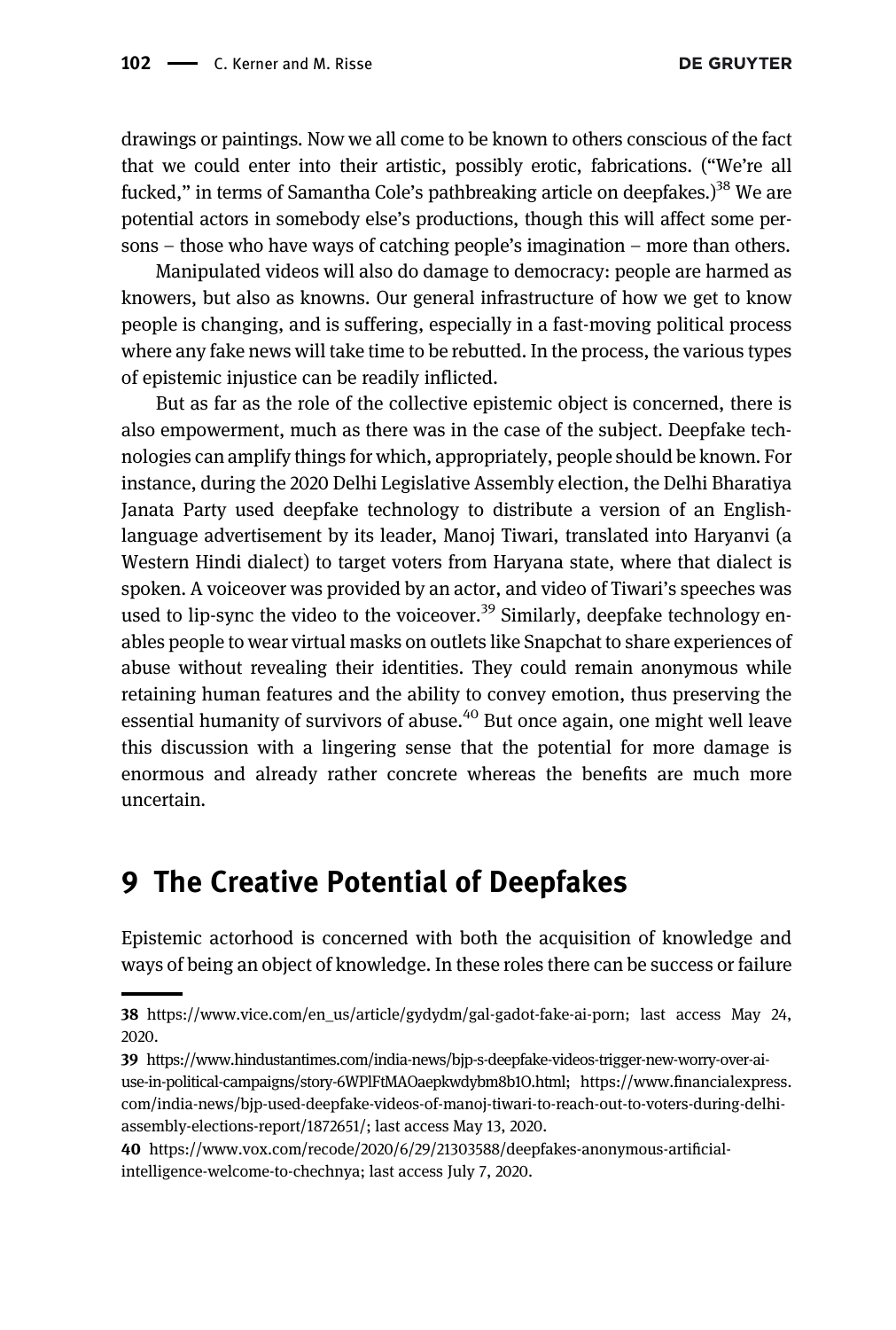as far as inquiry is concerned. Inquiry occurs by means of certain tools, such as oral or written communication, imagery or video. Such tools can also be used for purposes that are not knowledge-related at all but are exploratory or artistic, concerned with self-expression or experimentation.

Language can capture accurate information (success of inquiry), and also, as a flipside, convey inaccurate or misleading information (failure of inquiry). But language can also tell stories, entertain or convey lessons about life, or be used in pursuit of the narrator's love for developing certain themes or linguistic playfulness. Similarly, images can capture or falsify reality, but also play with reality, or capture an author's imagination or sentiments about being in the world, without any intention to misrepresent anything and without anybody engaging with the image as a successful or failed attempt to capture reality.

Creative use of language or imagery not only allows people to escape into fictional worlds, it also helps constrain power in ways even the most relentless pursuit of truth never could, without falsifying anything. There is parody, satire and caricature, which have ways of furthering the realization of political equality by taking a humorous look at the powerful, perhaps ridiculing them to break through the seriousness that shapes power relations. Techniques that would be cruel when applied to the vulnerable or even to peers are liberating when applied to the powerful. As far as the word "parody" is concerned, its Greek origins are para, "beside, against," and oide, "song." Thus, the Greek word parodia has been taken to mean "counter-song," an imitation set against some original, presumably a song of praise of those already well-known.

Creative people have already discovered the potential of deepfakes, like German artist Mario Klingemann, a pioneer in the use of computer learning in art, known for work involving neural networks, code and algorithms. $41$  But this potential goes much further. Anyone could have their likeness inserted into most any scenario available on the Internet or have somebody else's likeness inserted. This could involve sexual fantasies. But as the technology develops, much as these things unfolded in the development of the Internet (recall Pamela Anderson), this would be one among multifarious uses. That is, synthetic video applications would enable users to produce porn clips, and it might be difficult to prevent such apps from fulfilling this function. But they could also do any number of other things.

People fantasize about many things. They can capture their fantasies by using deepfake technology, or develop fantasies in videos from scratch. Many of the mind's wanderings could find new outlets. So far, visual storytelling is an expensive business. Hollywood studios spend billions on creating spectacles that

<sup>41</sup> [http://quasimondo.com/l](http://quasimondo.com/)ast access May 11, 2020.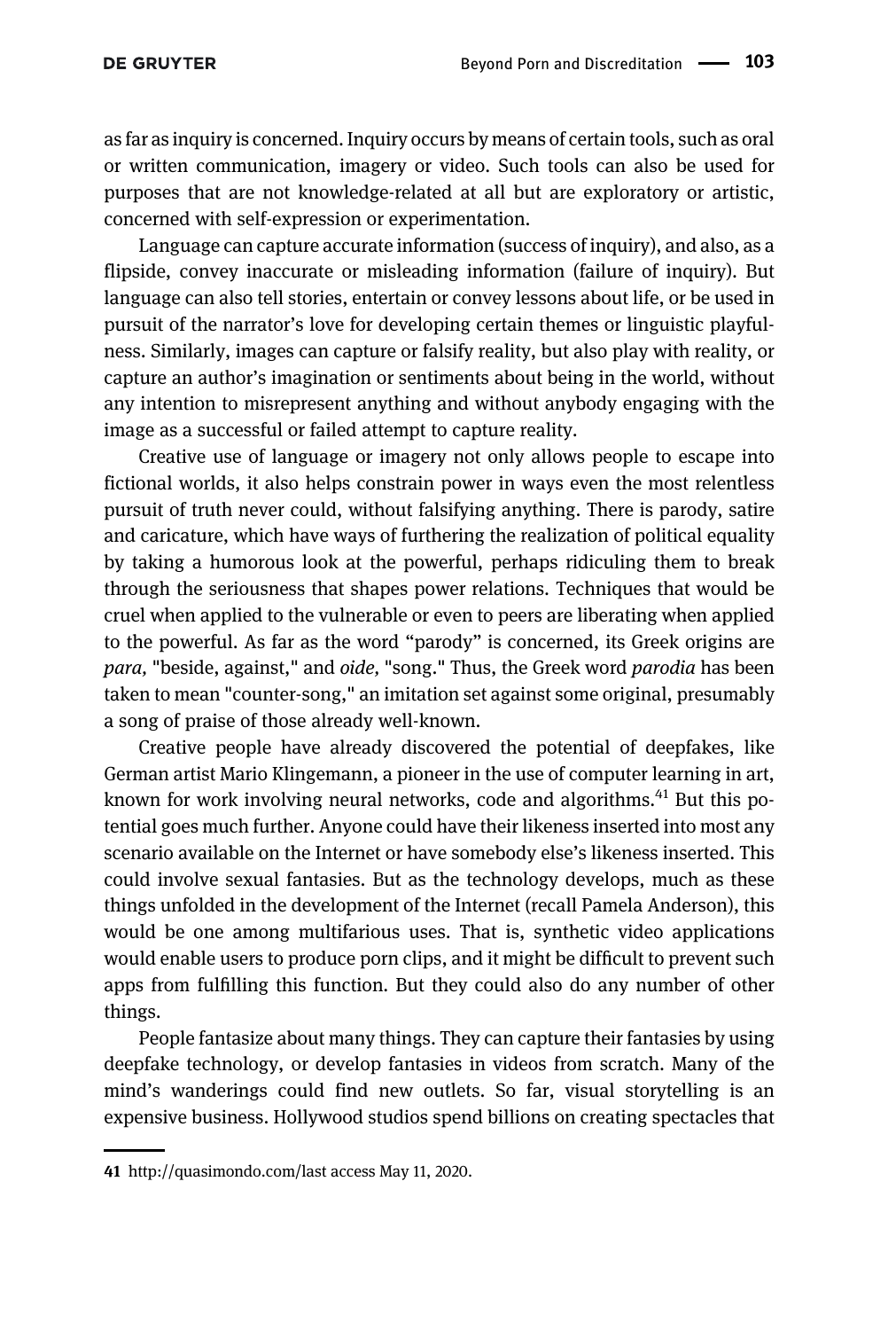transport audiences to other worlds.<sup>42</sup> Deepfake technology incorporates the ability to synthesize imagery, giving smaller-scale creators similar capacities for bringing imaginative creativity to life.<sup>43</sup> The common person's dream of a creative empire might materialize.

There is a thin boundary between inflicting an epistemic wrong by casting somebody in, say, a pornographic video produced and spread with the intention or net effect of undermining how somebody else is perceived, and the living-out of fantasies that would be part and parcel of an expansion of creative possibilities by deepfake technology. Legal regulation needs to draw the line. Much will depend on whether one's creation is spread. In that regard, deepfakes are not very different from how we generically think about fantasies in somebody's mind and their execution, which is mediated through a decision. Fantasizing and daydreaming should not be punishable, and are not offensive, even if dreamers avail themselves of deepfakes to capture their imagination. What we do not want is for such products to spread if such spreading could have pernicious effects on how somebody gets to be known. Also, virtual worlds have been around for a long time, and deepfake technology will give a big push to them and create new possibilities of connecting to people in distant places. The great advantage of the Internet has always been that it allows people in far-flung places to do things together. This technology will enhance that possibility.

More generally, deepfake technology might make it possible for us to live in a world where what people dream exists not merely in their minds but also in the cloud. It would be an enormous change in how people's inner lives relate to the outer world, in the sense that there is the possibility of extending one's mind in such ways without otherwise acting back on the environment in any way. We could then do things via cloud computing that so far we could only do in our minds or through paintings. The creative process as a whole thereby grows substantially.

The possibilities are immense, and worth exploring. Think about the TV series The Crown (about Elizabeth II) with faces of actual royals mapped onto faces of actresses and actors, or Thirteen Days with the real faces of the protagonists of the Cuban Missile Crisis. Actors would still be important, but not for standing in for historical figures of whom we have enough images to let them literally speak for themselves. The movie industry could not only improve dubbing on foreignlanguage films, but, more controversially, resurrect dead actors. James Dean is

<sup>42</sup> [https://www.globenewswire.com/news-release/2018/09/27/1577156/0/en/Global-](https://www.globenewswire.com/news-release/2018/09/27/1577156/0/en/Global-VFX-Market-Will-Reach-USD-19-985-64-Million-By-2024-Zion-Market-Research.html)

[VFX-Market-Will-Reach-USD-19-985-64-Million-By-2024-Zion-Market-Research.html;](https://www.globenewswire.com/news-release/2018/09/27/1577156/0/en/Global-VFX-Market-Will-Reach-USD-19-985-64-Million-By-2024-Zion-Market-Research.html) last access May 11, 2020.

<sup>43</sup> [https://techcrunch.com/2019/07/04/an-optimistic-view-of-deepfakes/;](https://techcrunch.com/2019/07/04/an-optimistic-view-of-deepfakes/) last access May 11, 2020.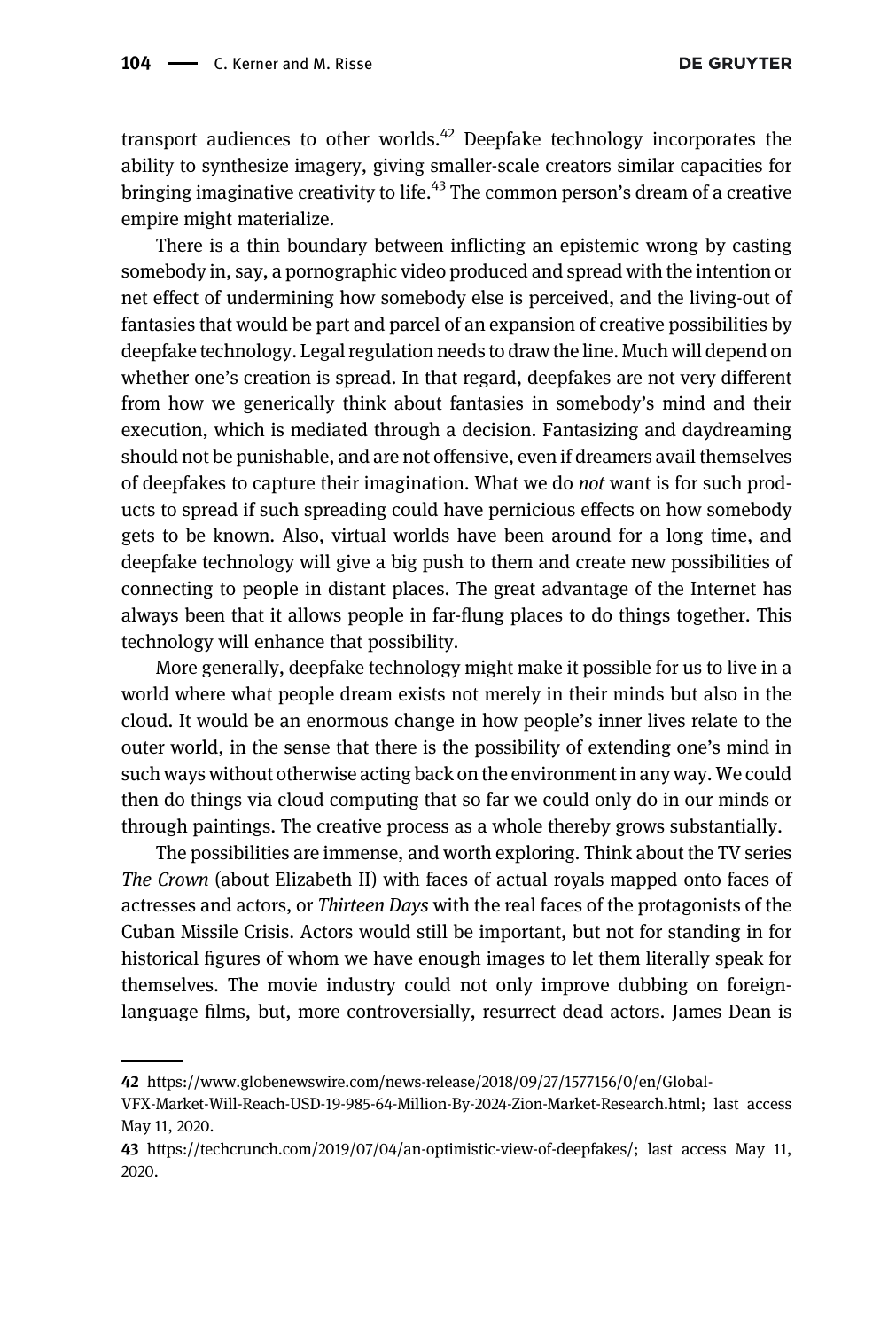<span id="page-24-0"></span>already due to star in Finding Jack, a Vietnam war movie.<sup>44</sup> Some may wish for Clint Eastwood or a member of the Douglas clan to keep acting, and they may wish for the same. Some actors and actresses have become timeless, and with deepfake technology, it might appeal to many to continue to see them featured in movies they (presumably) would have wanted to be in. And if you wanted your movie to be narrated by Ronald Reagan, Morgan Freeman or Michelle Obama, you might just make that happen. Also, finally, the ability to mimic faces, voices, and emotional expressions is one of the most important steps toward building a believable virtual human we can actually interact with. That would come with a whole new set of possibilities.

#### 10 Conclusion: Where Do We Stand?

Deepfakes are mixed news, with the negative aspects already more clearly in sight than any possible benefits. They bring change that will have positive and negative consequences as far as the various epistemic roles are concerned. Much thought and regulation will be required to make sure epistemic roles are strengthened rather than weakened, that epistemic rights and justice as well as human creativity are enhanced, rather than wrongs inflicted. And such regulation would especially have to make sure that society's most vulnerable receive special protection. At the macrolevel there is a risk of enormous danger to democracy, and at the microlevel whose dignity and standing could be undermined through deepfake technology. Accordingly, a lingering sense will remain that the promises ultimately cannot in any sense outweigh or even match the perils.

Deepfakes are recognized as dangerous even by those who build them. Companies like Reddit, Facebook or Twitter have adjusted policies in response to deepfakes. There has also been some notable legal action. An early mover, California passed two bills related to deepfakes in 2019. Assembly Bill 730 addresses the threat of deepfakes in influencing elections. It prohibits "distributing with actual malice materially deceptive audio or visual media" of a candidate 60 days before an election, unless it is indicated that the material is manipulated." This bill expires in 2023.<sup>45</sup> Assembly Bill 602 addresses pornographic forgeries. This bill does not sunset. It gives victims cause for action against anyone who

<sup>44</sup> [https://www.hollywoodreporter.com/news/afm-james-dean-reborn-cgi-vietnam-war-action](https://www.hollywoodreporter.com/news/afm-james-dean-reborn-cgi-vietnam-war-action-drama-1252703)[drama-1252703](https://www.hollywoodreporter.com/news/afm-james-dean-reborn-cgi-vietnam-war-action-drama-1252703); [https://www.thewrap.com/james-dean-to-be-digitally-reanimated-in-cgi-for](https://www.thewrap.com/james-dean-to-be-digitally-reanimated-in-cgi-for-vietnam-war-movie-finding-jack/)[vietnam-war-movie-](https://www.thewrap.com/james-dean-to-be-digitally-reanimated-in-cgi-for-vietnam-war-movie-finding-jack/)finding-jack/; last access May 14, 2020.

<sup>45</sup> [https://leginfo.legislature.ca.gov/faces/billTextClient.xhtml?bill\\_id=201920200AB730;](https://leginfo.legislature.ca.gov/faces/billTextClient.xhtml?bill_id=201920200AB730) last access May 24, 2020.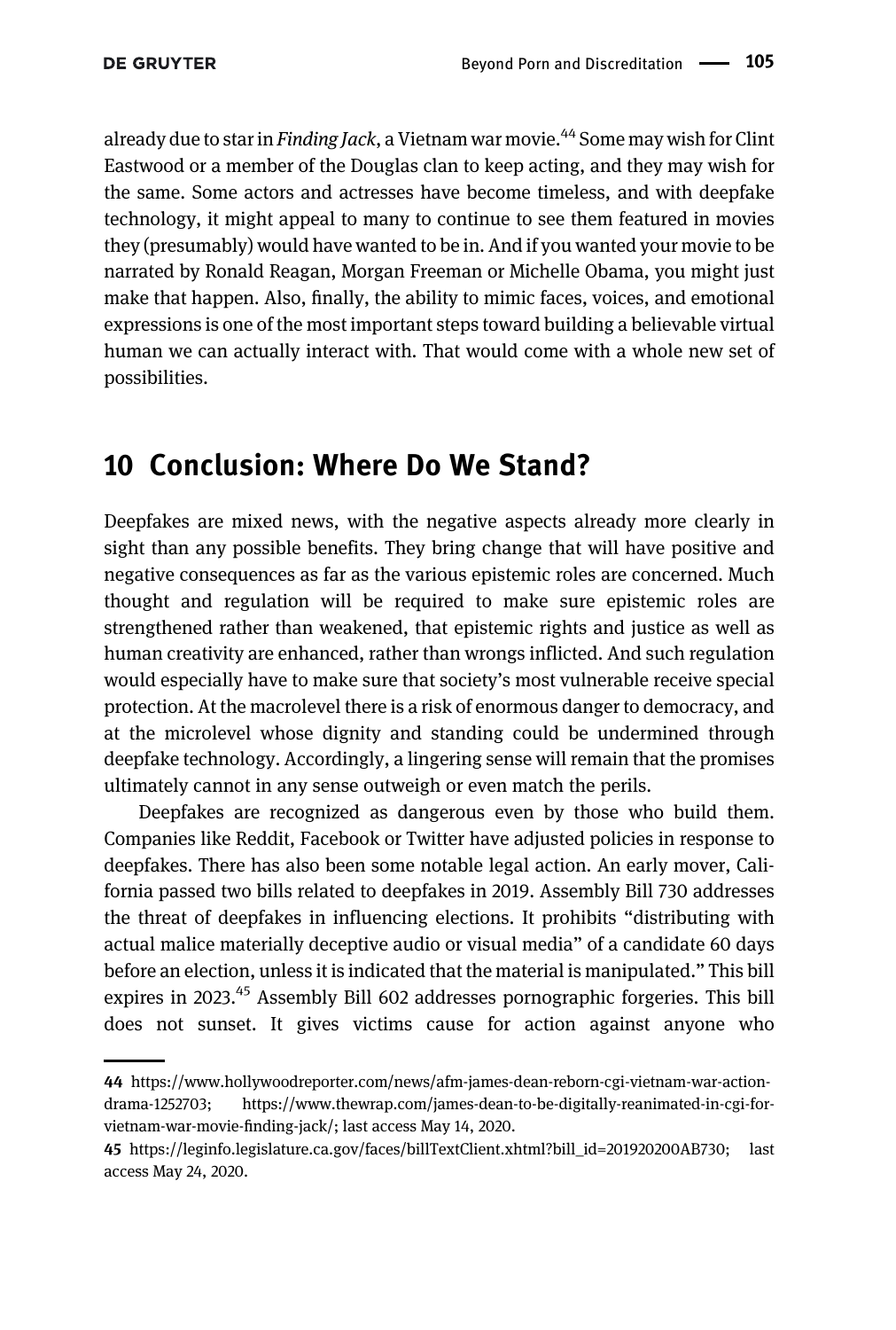<span id="page-25-0"></span>"intentionally discloses sexually explicit material that the person did not create if the person knows the depicted individual did not consent to its creation."<sup>46</sup> To be sure, California laws do not apply elsewhere and are unlikely to bear, say, on international election tampering. Virginia and Texas have also passed legislation.<sup>47</sup>

The Deepfakes Accountability Act is a proposed federal effort. Its primary effect would be to instate transparency requirements, demanding clear disclosures on manipulated content. As of March 2020, the bill has been introduced to the House, awaiting further action. Well intentioned, this bill is drafted by legislators whose plans to watermark all "advanced technological false personation record  $[s]$ " may be hard to implement.<sup>48</sup> The rift between legal action and real-world action was recognized in a House Intelligence Committee meeting in June 2019, which emphasized that the responsibility to label manipulated video should rest with platforms. Regardless of responsibility, it is likely that platforms have the expertise and ability to directly address video forgeries.

This is merely where things stand as of early summer 2020. Deepfake technology has come to stay, and raises a host of questions, some of them philosophical. Our goal has been exploratory, to help set an agenda around such questions, rather than offer conclusive answers at this early stage. But we will need to remain vigilant to make sure that the downsides do not outweigh the upsides, and that will be a tall order.

Acknowledgments: We are grateful to the political theory colloquium at the University of Hamburg and to a convening of the human rights and technology fellows at the Carr Center for helpful Zoom discussion of this material in June/July 2020.

#### References

- Barocas, S., and A. D. Selbst. 2016. "Big Data's Disparate Impact." California Law Review 104 (3): 671–732. [http://dx.doi.org/10.15779/Z38BG31.](http://dx.doi.org/10.15779/Z38BG31)
- Benjamin, R. 2019. Race after Technology: Abolitionist Tools for the New Jim Code. Medford, MA: Polity.

<sup>46</sup> [https://leginfo.legislature.ca.gov/faces/billTextClient.xhtml?bill\\_id=201920200AB602;](https://leginfo.legislature.ca.gov/faces/billTextClient.xhtml?bill_id=201920200AB602) last access May 24, 2020/.

<sup>47</sup> <https://capitol.texas.gov/tlodocs/86R/billtext/html/SB00751S.htm>; [https://lis.virginia.gov/](https://lis.virginia.gov/cgi-bin/legp604.exe?191+ful+HB2678S1) [cgi-bin/legp604.exe?191](https://lis.virginia.gov/cgi-bin/legp604.exe?191+ful+HB2678S1)+ful+HB2678S1; last access May 24, 2020.

<sup>48</sup> <https://capitol.texas.gov/tlodocs/86R/billtext/html/SB00751S.htm>; last access May 24, 2020.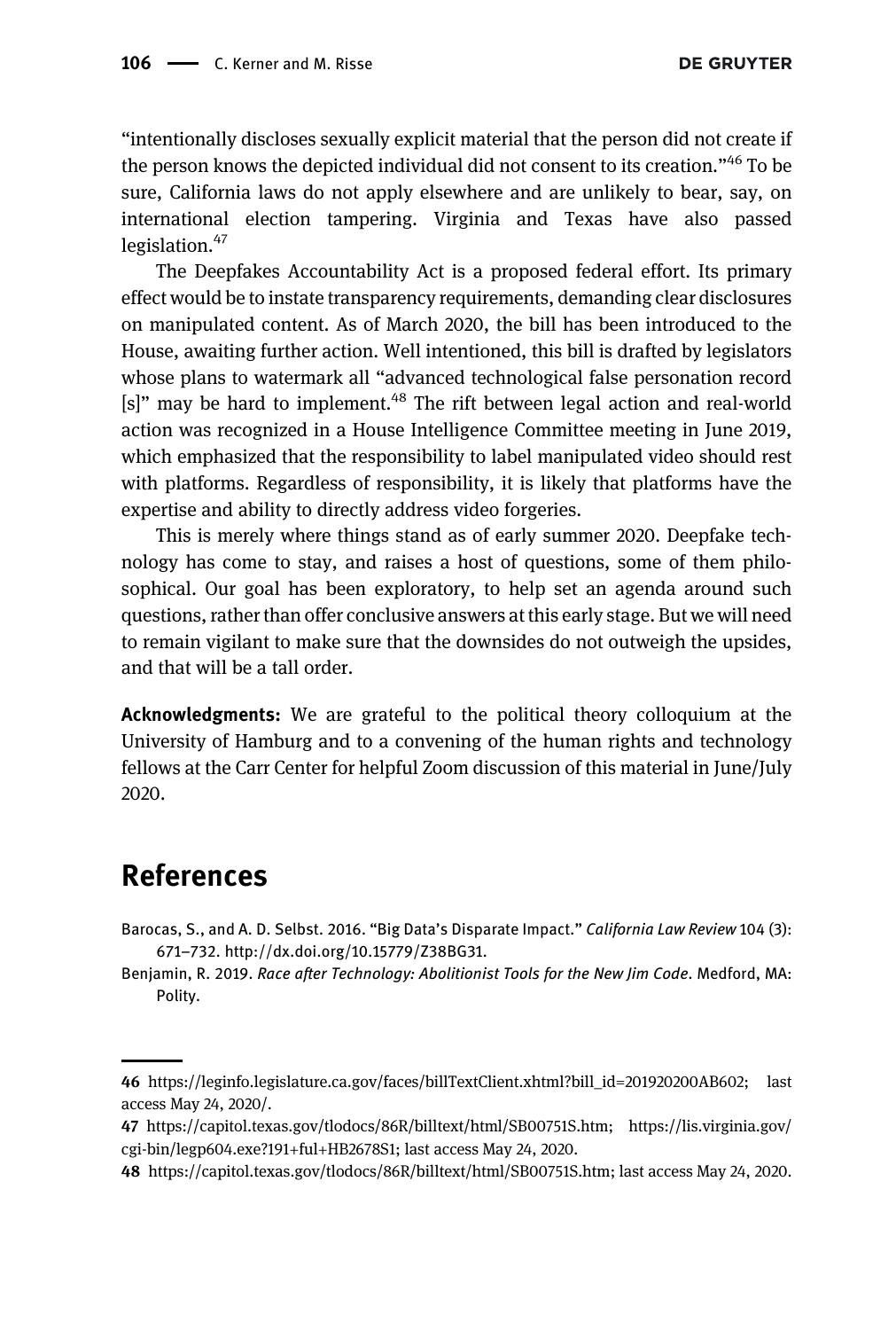- <span id="page-26-0"></span>Benjamin, W. 2008. The Work of Art in the Age of Its Technological Reproducibility, and Other Writings on Media, edited by M. W. Jennings, B. Doherty, and T. Y. Levin. Cambridge, Mass: Belknap Press: An Imprint of Harvard University Press.
- Brunton, F., and H. Nissenbaum. 2016. Obfuscation: A User's Guide for Privacy and Protest. Cambridge, Massachusetts; London: The MIT Press.
- Cavedon-Taylor, D. 2013. "Photographically Based Knowledge." Episteme 10 (3): 283–97. [https://](https://doi.org/10.1017/epi.2013.21) [doi.org/10.1017/epi.2013.21.](https://doi.org/10.1017/epi.2013.21)
- Christian, D. 2004. Maps of Time: An Introduction to Big History. Berkeley: University of California Press.

Coady, C. A. J. 1992. Testimony: A Philosophical Study. Oxford, New York: Clarendon Press.

Dretske, F. 2000. "Entitlement: Epistemic Rights without Epistemic Duties?" Philosophy and Phenomenological Research LX (3): 591–606.<http://dx.doi.org/10.2307/2653817>.

Duff, A. S. 2013. A Normative Theory of the Information Society. New York: Routledge.

Foucault, M. 1980. Power/Knowledge: Selected Interviews and Other Writings, 1972–1977, edited by C. Gordon. New York: Vintage.

Foucault, M. 1982. The Archaeology of Knowledge: And the Discourse on Language. New York: Vintage.

Foucault, M. 1994. The Order of Things: An Archaeology of the Human Sciences. New York: Vintage.

Fricker, M. 2009. Epistemic Injustice: Power and the Ethics of Knowing. Oxford, USA: Oxford University Press.

Goldberg, S. C. 2010. Relying on Others: An Essay in Epistemology. Oxford: Oxford University Press.

Griffiths, A. 2001. Wondrous Difference. New York: Columbia University Press.

Gutting, G. 2001. French Philosophy in the Twentieth Century. Cambridge, U.K.; New York: Cambridge University Press.

- Hohfeld, W. 1919. Fundamental Legal Conceptions, edited by W. Cook. New Haven: Yale University Press.
- Hopkins, R. 2012. "Factive Pictorial Experience: What's Special about Photographs?" Nous 46 (4): 709–31.<https://doi.org/10.1111/j.1468-0068.2010.00800.x>.
- King, D. 2014. The Commissar Vanishes: The Falsification of Photographs and Art in Stalin's Russia New Edition. London: Tate.

Koopman, C. 2019. How We Became Our Data: A Genealogy of the Informational Person. Chicago: University of Chicago Press.

- Krücken, G., and G. S. Drori, eds. (2010). World Society: The Writings of John W. Meyer, 1st ed. Oxford: Oxford University Press.
- Lackey, J. 2010. Learning from Words: Testimony as a Source of Knowledge. Oxford; New York: Oxford University Press.
- Langton, R. 1993. "Speech Acts and Unspeakable Acts." Philosophy & Public Affairs 22 (4): 293–330.<https://www.jstor.org/stable/2265469>.
- Langton, R., and J. Hornsby. 1998. "Free Speech and Illocution." Legal Theory 4 (1): 21-37. [https://doi.org/10.1017/S1352325200000902.](https://doi.org/10.1017/S1352325200000902)
- Lash, S. M. 2002. Critique of Information. London: SAGE Publications Ltd.
- Loiperdinger, M., and B. Elzer. 2004. "Lumiere's Arrival of the Train: Cinema's Founding Myth." The Moving Image 4 (1): 89–118. [http://doi.org/10.1353/mov.2004.0014.](http://doi.org/10.1353/mov.2004.0014)

MacKinnon, C. A. 1987. Feminism Unmodified. Cambridge: Harvard University Press.

Mills, C. W. 2017. Black Rights/White Wrongs: The Critique of Racial Liberalism. New York, NY: Oxford University Press.